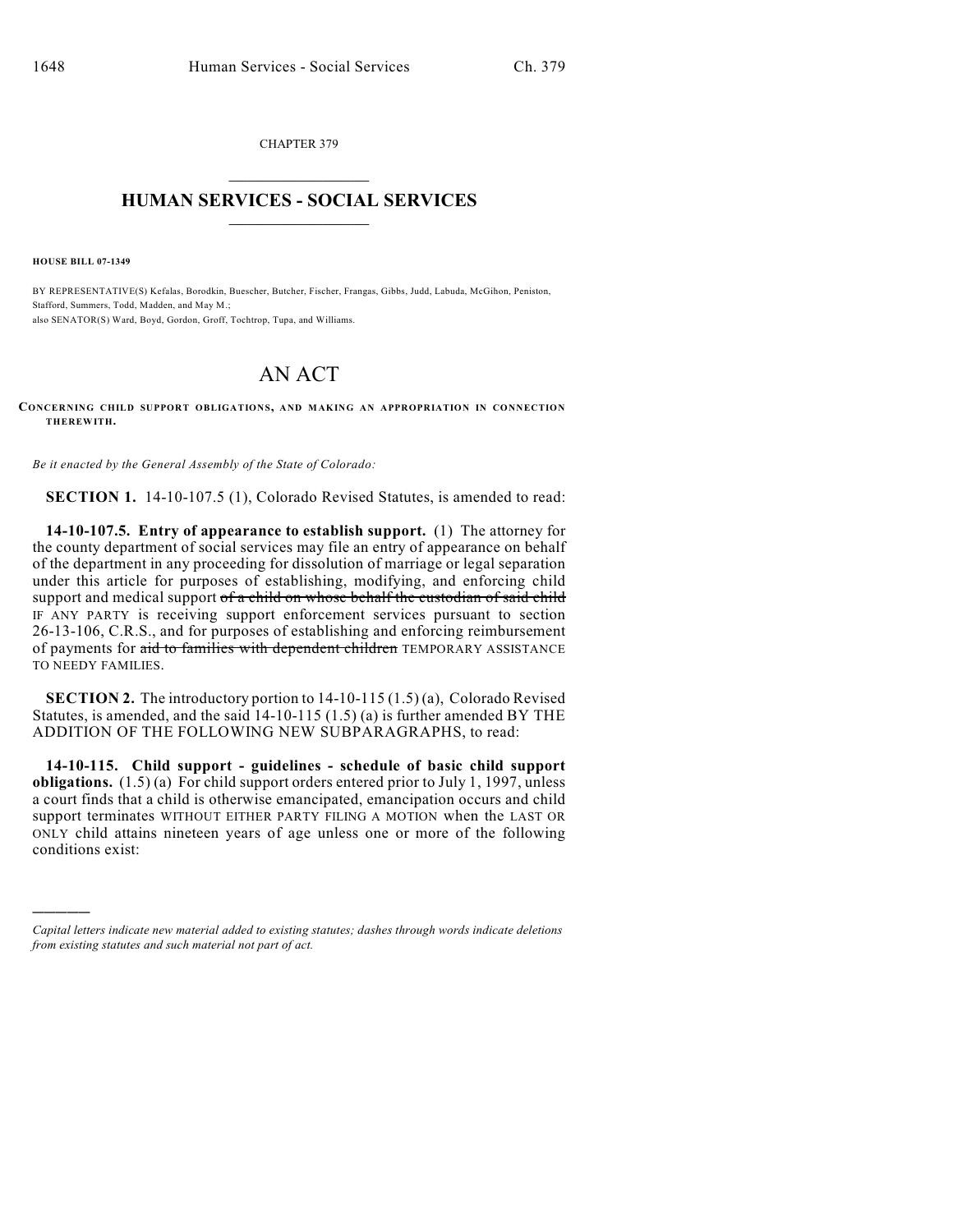(IV) IF THE CHILD MARRIES, THE CHILD SHALL BE CONSIDERED EMANCIPATED AS OF THE DATE OF THE MARRIAGE. IF THE MARRIAGE IS ANNULLED, DISSOLVED, OR DECLARED INVALID, CHILD SUPPORT MAY BE REINSTATED.

(V) IF THE CHILD ENTERS INTO ACTIVE MILITARY DUTY, THE CHILD SHALL BE CONSIDERED EMANCIPATED.

**SECTION 3.** The introductory portion to 14-10-115 (15) (b), Colorado Revised Statutes, as amended by Senate Bill 07-015, enacted at the First Regular Session of the Sixty-sixth General Assembly, is amended, and the said 14-10-115 (15) (b) is further amended BY THE ADDITION OF THE FOLLOWING NEW SUBPARAGRAPHS, to read:

**14-10-115. Child support - guidelines - schedule of basic child support obligations.** (15) (b) For child support orders entered prior to July 1, 1997, unless a court finds that a child is otherwise emancipated, emancipation occurs and child support terminates WITHOUT EITHER PARTY FILING A MOTION when the LAST OR ONLY child attains nineteen years of age unless one or more of the following conditions exist:

(IV) IF THE CHILD MARRIES, THE CHILD SHALL BE CONSIDERED EMANCIPATED AS OF THE DATE OF THE MARRIAGE. IF THE MARRIAGE IS ANNULLED, DISSOLVED, OR DECLARED INVALID, CHILD SUPPORT MAY BE REINSTATED.

(V) IF THE CHILD ENTERS INTO ACTIVE MILITARY DUTY, THE CHILD SHALL BE CONSIDERED EMANCIPATED.

**SECTION 4.** 14-10-115 (1.6), Colorado Revised Statutes, is amended BY THE ADDITION OF THE FOLLOWING NEW PARAGRAPHS to read:

**14-10-115. Child support - guidelines - schedule of basic child support obligations.** (1.6) For child support orders entered on or after July 1, 1997, unless a court finds that a child is otherwise emancipated, emancipation occurs and child support terminates without either party filing a motion when the last or only child attains nineteen years of age unless one or more of the following conditions exist:

(d) IF THE CHILD MARRIES, THE CHILD SHALL BE CONSIDERED EMANCIPATED AS OF THE DATE OF THE MARRIAGE. IF THE MARRIAGE IS ANNULLED, DISSOLVED, OR DECLARED INVALID, CHILD SUPPORT MAY BE REINSTATED.

(e) IF THE CHILD ENTERS INTO ACTIVE MILITARY DUTY, THE CHILD SHALL BE CONSIDERED EMANCIPATED.

**SECTION 5.** 14-10-115 (13) (a), Colorado Revised Statutes, as amended by Senate Bill 07-015, enacted at the First Regular Session of the Sixty-sixth General Assembly, is amended BY THE ADDITION OF THE FOLLOWING NEW SUBPARAGRAPHS to read:

**14-10-115. Child support - guidelines - schedule of basic child support obligations.** (13) **Emancipation.** (a) For child support orders entered on or after July 1, 1997, unless a court finds that a child is otherwise emancipated,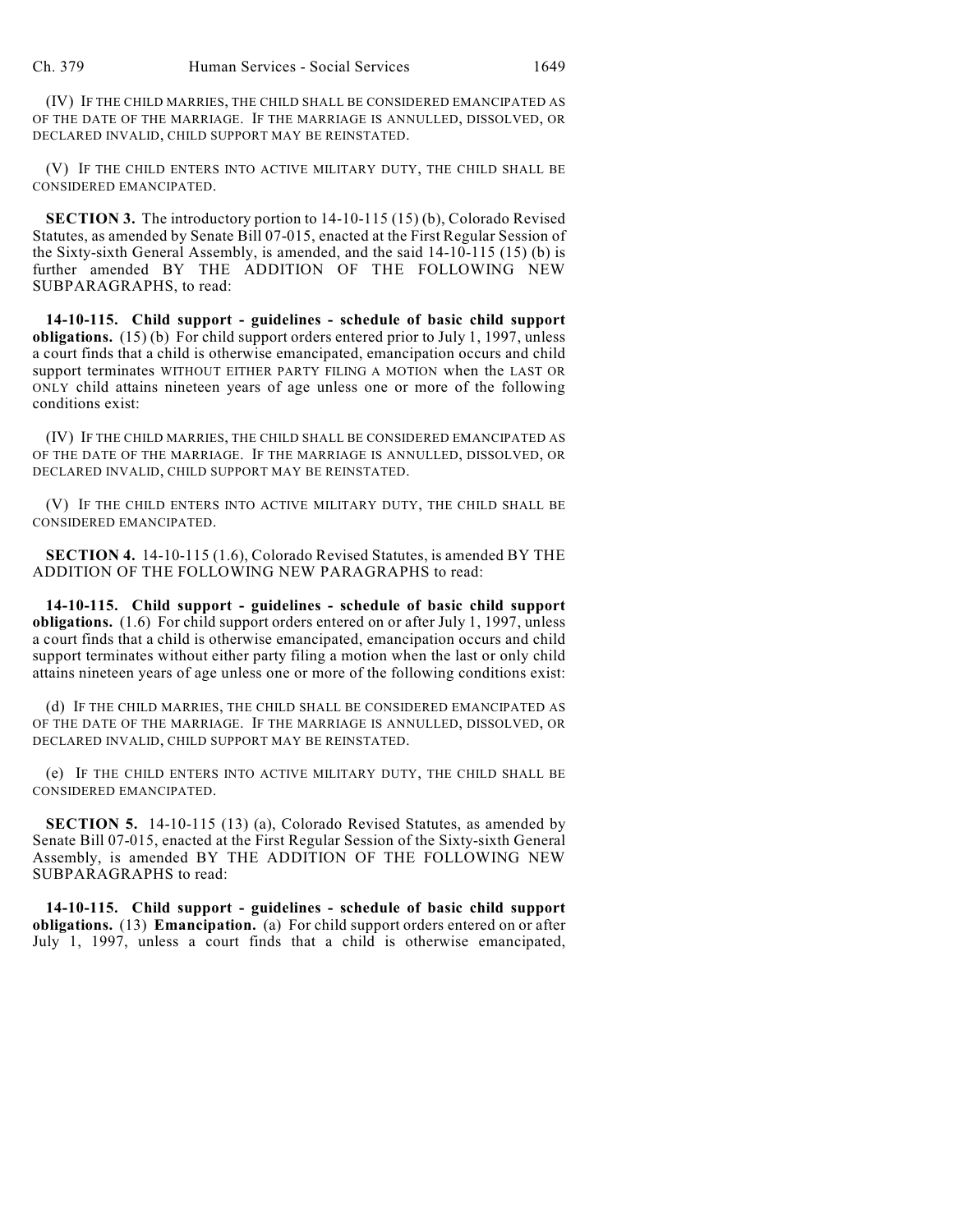emancipation occurs and child support terminates without either party filing a motion when the last or only child attains nineteen years of age unless one or more of the following conditions exist:

(IV) IF THE CHILD MARRIES, THE CHILD SHALL BE CONSIDERED EMANCIPATED AS OF THE DATE OF THE MARRIAGE. IF THE MARRIAGE IS ANNULLED, DISSOLVED, OR DECLARED INVALID, CHILD SUPPORT MAY BE REINSTATED.

(V) IF THE CHILD ENTERS INTO ACTIVE MILITARY DUTY, THE CHILD SHALL BE CONSIDERED EMANCIPATED.

**SECTION 6.** 14-10-115 (7) (d.5) (I) and (13.5) (a), Colorado Revised Statutes, are amended to read:

**14-10-115. Child support - guidelines - schedule of basic child support obligations.** (7) **Determination of income.** (d.5) (I) At the time of the initial establishment of a child support order, or in any proceeding to modify a support order, if a parent is also legally responsible for the support of other children born prior to the children who are the subject of the child support order and for whom the parents do not share joint legal responsibility, an adjustment shall be made revising such parent's income prior to calculating the basic child support obligation for the children who are the subject of the support order if the children are living in the home of the parent seeking the adjustment or if the children are living out of the home, and the parent seeking the adjustment provides documented proof of money payments of support of those children. The amount shall not exceed the guidelines listed in this section. An amount equal to the amount listed under the schedule of basic child support obligations in paragraph (b) of subsection (10) of this section which would represent a support obligation based only upon the responsible parent's gross income, without any other adjustments, for the number of such other children for whom such parent is also responsible shall be subtracted from the amount of such parent's gross income prior to calculating the basic child support obligation based on both parents' gross income as provided in subsection (10) of this section. FOR A PARENT WITH A GROSS INCOME OF ONE THOUSAND EIGHT HUNDRED FIFTY DOLLARS OR LESS PER MONTH, THE ADJUSTMENT SHALL BE SEVENTY-FIVE PERCENT OF THE AMOUNT CALCULATED USING THE LOW-INCOME ADJUSTMENT DESCRIBED IN SUB-SUBPARAGRAPHS (B) AND (C) OF SUBPARAGRAPH (II) OF PARAGRAPH (a) OF SUBSECTION (10) OF THIS SECTION BASED ONLY UPON THE RESPONSIBLE PARENT'S INCOME, WITHOUT ANY OTHER ADJUSTMENTS FOR THE NUMBER OF OTHER CHILDREN FOR WHOM THE PARENT IS RESPONSIBLE. FOR A PARENT WITH A GROSS INCOME OF MORE THAN ONE THOUSAND EIGHT HUNDRED FIFTY DOLLARS PER MONTH, THE ADJUSTMENT SHALL BE SEVENTY-FIVE PERCENT OF THE AMOUNT LISTED UNDER THE SCHEDULE OF BASIC SUPPORT OBLIGATIONS IN PARAGRAPH (b) OF SUBSECTION (10) OF THIS SECTION THAT WOULD REPRESENT A SUPPORT OBLIGATION BASED ONLY UPON THE RESPONSIBLE PARENT'S INCOME, WITHOUT ANY OTHER ADJUSTMENTS FOR THE NUMBER OF OTHER CHILDREN FOR WHOM THE PARENT IS RESPONSIBLE. THE AMOUNT CALCULATED AS SET FORTH IN THIS SUBPARAGRAPH (I) SHALL BE SUBTRACTED FROM THE AMOUNT OF THE PARENT'S GROSS INCOME PRIOR TO CALCULATING THE BASIC SUPPORT OBLIGATION BASED UPON BOTH PARENTS' GROSS INCOME, AS PROVIDED IN SUBSECTION (10) OF THIS SECTION.

(13.5) (a) **Health care expenditures for children.** In orders issued pursuant to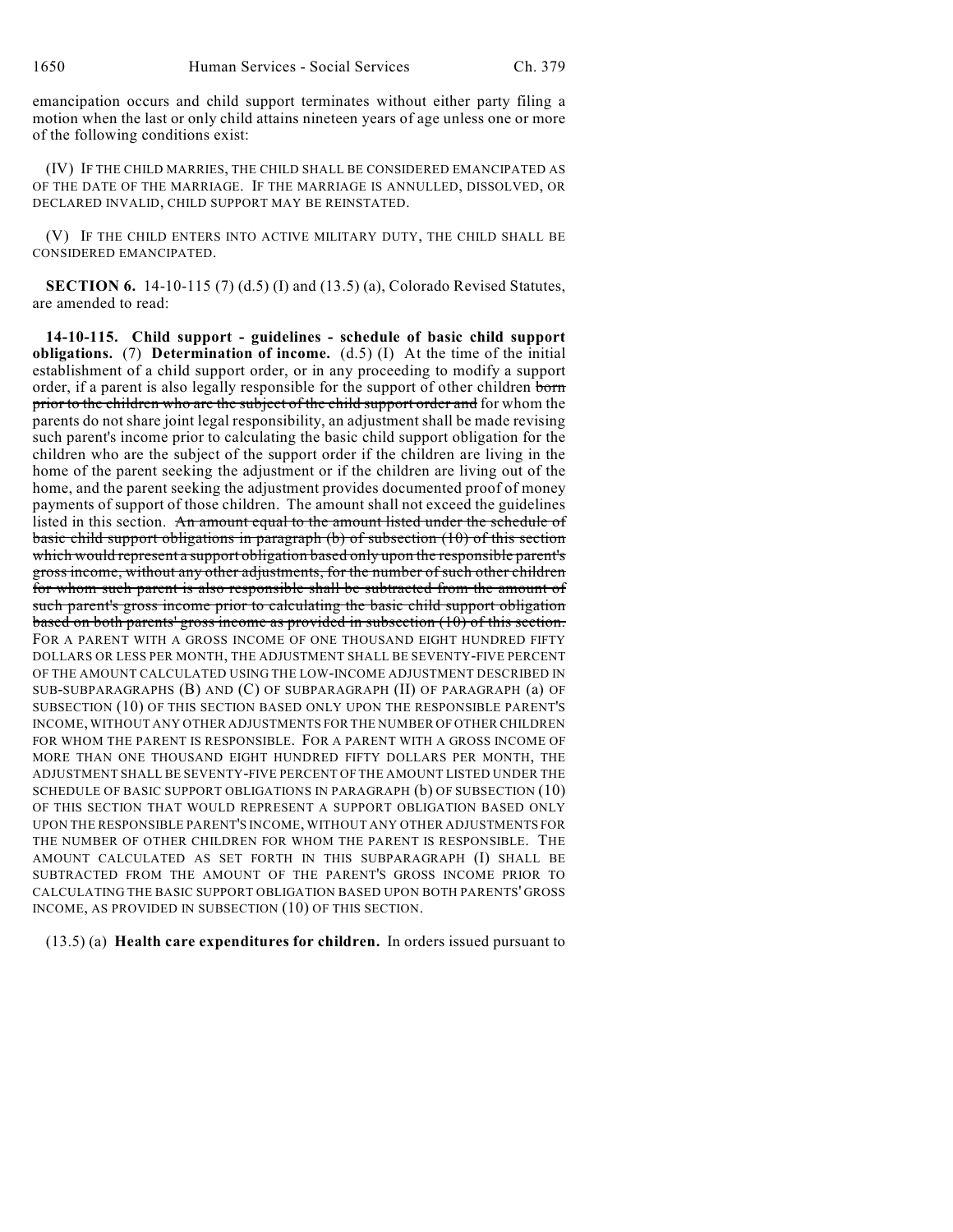this section, the court shall also provide for the child's or children's current and future medical needs by ordering either parent or both parents to initiate medical or medical and dental insurance coverage for the child or children through currently effective medical or medical and dental insurance policies held by the parent or parents, purchase medical or medical and dental insurance for the child or children, or provide the child or children with current and future medical needs through some other manner. IF A PARENT HAS BEEN DIRECTED TO PROVIDE INSURANCE PURSUANT TO THIS SECTION AND THAT PARENT'S SPOUSE PROVIDES THE INSURANCE FOR THE BENEFIT OF THE CHILD OR CHILDREN EITHER DIRECTLY OR THROUGH EMPLOYMENT, A CREDIT ON THE CHILD SUPPORT WORKSHEET SHALL BE GIVEN TO THE PARENT IN THE SAME MANNER AS IF THE PREMIUM WERE PAID BY THE PARENT. At the same time, the court shall order payment of medical insurance or medical and dental insurance deductibles and copayments.

**SECTION 7.** 14-10-115 (6) (b) (I) and (10) (a), Colorado Revised Statutes, as amended by Senate Bill 07-015, enacted at the First Regular Session of the Sixty-sixth General Assembly, are amended to read:

**14-10-115. Child support - guidelines - schedule of basic child support obligations.** (6) **Adjustments to gross income.** (b) (I) At the time of the initial establishment of a child support order, or in any proceeding to modify a support order, if a parent is also legally responsible for the support of other children born prior to the children who are the subject of the child support order and for whom the parents do not share joint legal responsibility, an adjustment shall be made revising the parent's income prior to calculating the basic child support obligation for the children who are the subject of the support order if the children are living in the home of the parent seeking the adjustment or if the children are living out of the home, and the parent seeking the adjustment provides documented proof of money payments of support of those children. The amount shall not exceed the schedule of basic support obligations listed in this section. An amount equal to the amount listed under the schedule of basic child support obligations in paragraph (b) of subsection (7) of this section that would represent a support obligation based only upon the responsible parent's gross income, without any other adjustments, for the number of other children for whom the parent is also responsible shall be subtracted from the amount of the parent's gross income prior to calculating the basic child support obligation based on both parents' gross income as provided in subsection (7) of this section. FOR A PARENT WITH A GROSS INCOME OF ONE THOUSAND EIGHT HUNDRED FIFTY DOLLARS OR LESS PER MONTH, THE ADJUSTMENT SHALL BE SEVENTY-FIVE PERCENT OF THE AMOUNT CALCULATED USING THE LOW-INCOME ADJUSTMENT DESCRIBED IN SUB-SUBPARAGRAPHS (B) AND (C) OF SUBPARAGRAPH (II) OF PARAGRAPH (a) OF SUBSECTION (7) OF THIS SECTION BASED ONLY UPON THE RESPONSIBLE PARENT'S INCOME, WITHOUT ANY OTHER ADJUSTMENTS FOR THE NUMBER OF OTHER CHILDREN FOR WHOM THE PARENT IS RESPONSIBLE. FOR A PARENT WITH GROSS INCOME OF MORE THAN ONE THOUSAND EIGHT HUNDRED FIFTY DOLLARS PER MONTH, THE ADJUSTMENT SHALL BE SEVENTY-FIVE PERCENT OF THE AMOUNT LISTED UNDER THE SCHEDULE OF BASIC SUPPORT OBLIGATIONS IN PARAGRAPH (b) OF SUBSECTION (7) OF THIS SECTION THAT WOULD REPRESENT A SUPPORT OBLIGATION BASED ONLY UPON THE RESPONSIBLE PARENT'S INCOME, WITHOUT ANY OTHER ADJUSTMENTS FOR THE NUMBER OF OTHER CHILDREN FOR WHOM THE PARENT IS RESPONSIBLE. THE AMOUNT CALCULATED AS SET FORTH IN THIS SUBPARAGRAPH (I) SHALL BE SUBTRACTED FROM THE AMOUNT OF THE PARENT'S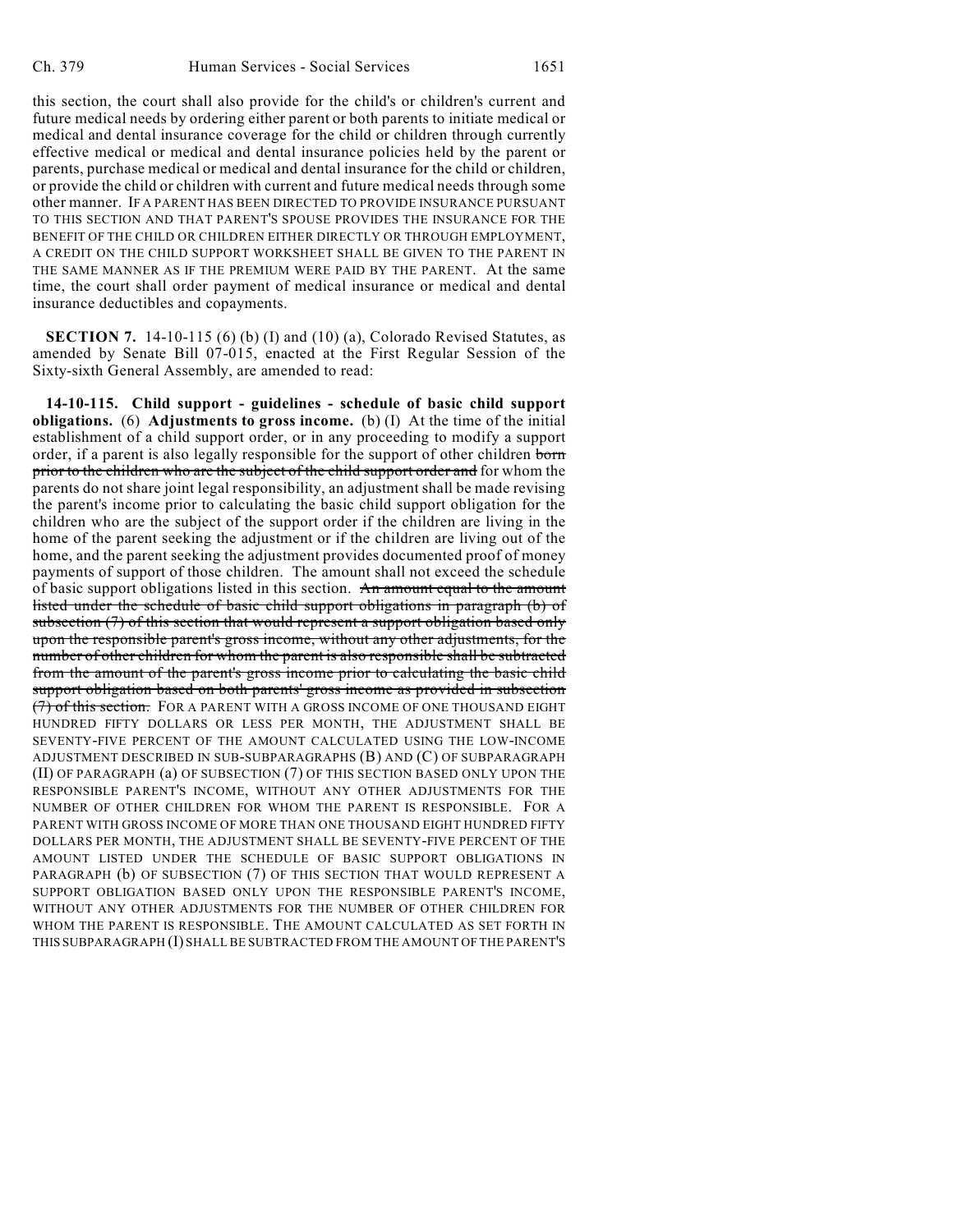GROSS INCOME PRIOR TO CALCULATING THE BASIC SUPPORT OBLIGATION BASED UPON BOTH PARENTS' GROSS INCOME, AS PROVIDED IN SUBSECTION (7) OF THIS SECTION.

(10) (a) **Adjustments for health care expenditures for children.** In orders issued pursuant to this section, the court shall also provide for the child's or children's current and future medical needs by ordering either parent or both parents to initiate medical or medical and dental insurance coverage for the child or children through currently effective medical or medical and dental insurance policies held by the parent or parents, purchase medical or medical and dental insurance for the child or children, or provide the child or children with current and future medical needs through some other manner. IF A PARENT HAS BEEN DIRECTED TO PROVIDE INSURANCE PURSUANT TO THIS SECTION AND THAT PARENT'S SPOUSE PROVIDES THE INSURANCE FOR THE BENEFIT OF THE CHILD OR CHILDREN EITHER DIRECTLY OR THROUGH EMPLOYMENT, A CREDIT ON THE CHILD SUPPORT WORKSHEET SHALL BE GIVEN TO THE PARENT IN THE SAME MANNER AS IF THE PREMIUM WERE PAID BY THE PARENT. At the same time, the court shall order payment of medical insurance or medical and dental insurance deductibles and copayments.

**SECTION 8.** 14-14-104 (1) (b), Colorado Revised Statutes, is amended to read:

**14-14-104. Recovery for child support debt.** (1) (b) Where there has been no court or administrative order for child support, the county department of social services through its delegate child support enforcement unit may initiate a court or administrative action to establish the amount of child support debt accrued, and the court or delegate child support enforcement unit, after hearing or upon stipulation or upon a default order, shall enter an order for child support debt. The debt shall be based on the amount of current child support due, or which would be HAVE BEEN due if the obligor were an absent parent THERE WERE AN EXISTING ORDER FOR CHILD SUPPORT, under the current child support enforcement guidelines in effect on the date of the stipulation, default order, or hearing to establish the child support debt, times the number of months the family received public assistance. The total amount of child support debt shall not exceed the total amount paid for public assistance. A child support debt established pursuant to this paragraph (b) shall be in addition to any subsequent child support debt accrued pursuant to paragraph (a) of this subsection (1).

**SECTION 9.** 19-1-108 (3) (a.5), Colorado Revised Statutes, as it will become effective July 1, 2007, is amended to read:

**19-1-108. Magistrates - qualifications - duties - repeal.** (3) (a.5) Magistrates shall conduct hearings in the manner provided for the hearing of cases by the court. During the initial advisement of the rights of any party, the magistrate shall inform the party that, except as provided in this subsection (3), he or she has the right to a hearing before the judge in the first instance and that he or she may waive that right but that, by waiving that right, he or she is bound by the findings and recommendations of the magistrate, subject to a request for review as provided in subsection (5) of this section. The right to require a hearing before a judge shall not apply to hearings at which a child is advised of his or her rights pursuant to section 19-2-706, detention hearings held pursuant to sections 19-2-507 and 19-2-508, preliminary hearings held pursuant to section 19-2-705, and temporary custody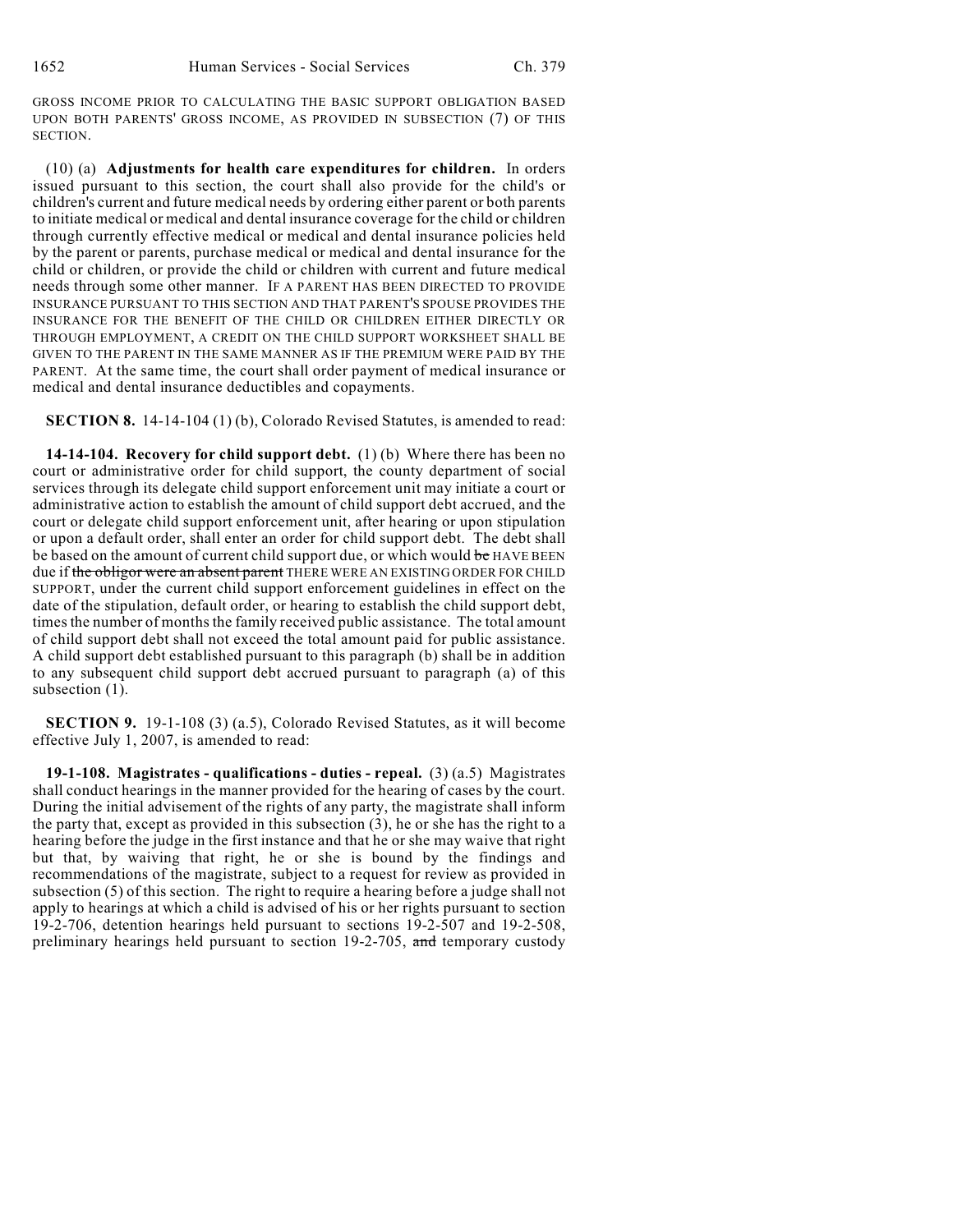hearings held pursuant to section 19-3-403, PROCEEDINGS HELD PURSUANT TO ARTICLE 4 OF THIS TITLE, AND SUPPORT PROCEEDINGS HELD PURSUANT TO ARTICLE 6 OF THIS TITLE. IN PROCEEDINGS HELD PURSUANT TO ARTICLE 4 OR 6 OF THIS TITLE, CONTESTED FINAL ORDERS REGARDING ALLOCATION OF PARENTAL RESPONSIBILITIES MAY BE HEARD BY THE MAGISTRATE ONLY WITH THE CONSENT OF ALL PARTIES.

**SECTION 10.** 26-2-805 (1) (d), Colorado Revised Statutes, is amended to read:

**26-2-805. Services - assistance provided - rules.** (1) (d) On and after January 1, 2005, a county may require a person who receives child care assistance pursuant to this section and who is not otherwise a participant to apply, pursuant to section 26-13-106 (2), for child support establishment, modification, and enforcement services related to any support owed by absent parents OBLIGORS to their children and to cooperate with the delegate child support enforcement unit to receive these services; except that no person shall be required to submit a written application for child support establishment, modification, and enforcement services if the person shows good cause to the county implementing the Colorado child care assistance program for not receiving these services. On or before October 1, 2004, the state board shall promulgate rules for the implementation of this paragraph (d), including but not limited to rules establishing good cause for not receiving these services, and rules for the imposition of sanctions upon a person who fails, without good cause as determined by the county implementing the Colorado child care assistance program, to apply for child support enforcement services or to cooperate with the delegate child support enforcement unit as required by this paragraph (d).

**SECTION 11.** 26-13-102, Colorado Revised Statutes, is amended to read:

**26-13-102. Legislative declaration.** The purposes of this article are to provide for enforcing the support obligations owed by absent parents OBLIGORS, to locate absent parents OBLIGORS, to establish parentage, to establish and modify child support obligations, and to obtain support in cooperation with the federal government pursuant to Title IV-D of the federal "Social Security Act", as amended, and other applicable federal regulations.

**SECTION 12.** 26-13-106 (1), Colorado Revised Statutes, is amended, and the said 26-13-106 is further amended BY THE ADDITION OF A NEW SUBSECTION, to read:

**26-13-106. Eligibility for services.** (1) Support enforcement services shall be provided to those recipients of medicaid-only and Title IV-E foster care as required by federal law and to participants in the Colorado works program implemented pursuant to part 7 of article 2 of this title who, as a condition of eligibility pursuant to federal law, must assign their rights to support to, and cooperate with, the state department in the establishment, modification, and enforcement of support obligations owed by absent parents OBLIGORS to their children and the enforcement of maintenance owed by absent parents OBLIGORS to their spouses or former spouses.

(4) AFTER MORE THAN FIVE HUNDRED DOLLARS HAS BEEN COLLECTED FROM AN OBLIGOR DURING A YEAR, THE COUNTY DEPARTMENT SHALL RECOVER A FEE OF TWENTY-FIVE DOLLARS FROM THE OBLIGEE IF THE OBLIGEE HAS NEVER RECEIVED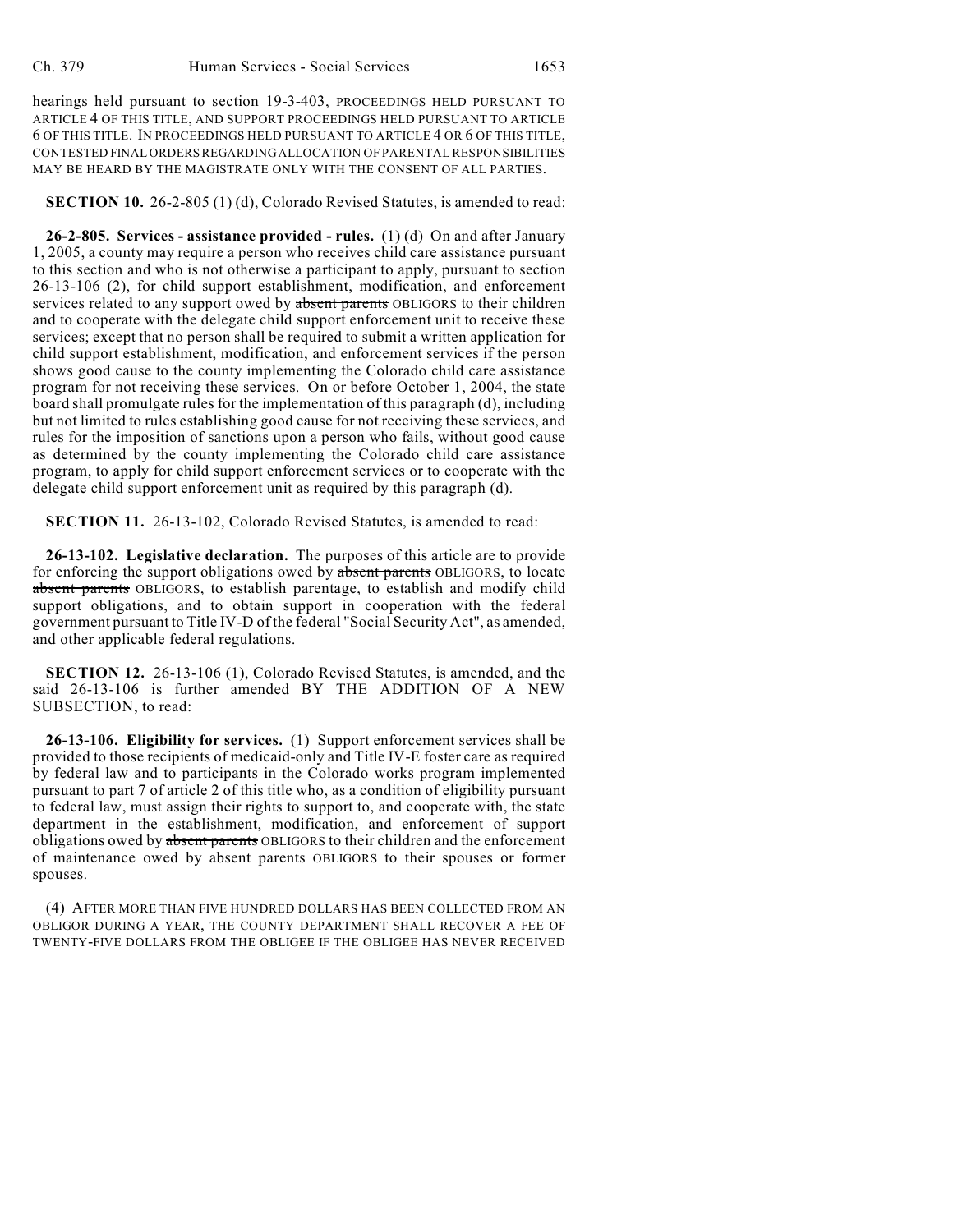PUBLIC ASSISTANCE. THE COUNTY DEPARTMENT SHALL WITHHOLD THE FEE FROM THE FIRST AMOUNT COLLECTED THAT EXCEEDS THE FIVE-HUNDRED-DOLLAR THRESHOLD.

**SECTION 13.** 26-13-119 (2), Colorado Revised Statutes, is amended to read:

**26-13-119. Distribution of amounts collected.** (2) Notwithstanding any provision in the Colorado rules of civil procedure to the contrary, any amounts collected by the delegate child support enforcement agency, except for federal income tax refund offsets, shall be allocated and distributed first to satisfy the required support obligation for the month in which the collection was received, EXCEPT WHEN THE PAYMENT IS DISTRIBUTED TO PAY THE FEE REQUIRED BY SECTION 26-13-106 (4). In cases where some portion of an amount collected pursuant to execution on a judgment is diverted to satisfy the required support obligation for the month in which the collection was received, the delegate child support enforcement agency shall file a partial satisfaction of judgment with the court that reflects the portion of the amount collected that is actually allocated and distributed to satisfy the judgment.

**SECTION 14.** 26-13-121, Colorado Revised Statutes, is amended BY THE ADDITION OF A NEW SUBSECTION to read:

**26-13-121. Review and modification of child support orders.** (2.5) IF THERE IS AN ACTIVE ASSIGNMENT OF RIGHTS, THE DELEGATE CHILD SUPPORT ENFORCEMENT UNIT SHALL REVIEW THE CHILD SUPPORT ORDER ONCE EVERY THIRTY-SIX MONTHS TO DETERMINE IF AN ADJUSTMENT OF THE CHILD SUPPORT ORDER IS APPROPRIATE.

**SECTION 15.** 26-13-121 (1), (2), (3) (a), (3) (b), (4), and (5) (a), Colorado Revised Statutes, are amended, and the said 26-13-121 is further amended BY THE ADDITION OF THE FOLLOWING NEW SUBSECTIONS, to read:

**26-13-121. Review and modification of child support orders.** (1) (a) The general assembly finds that review of child support orders is required in order for this state to comply with the federal "Family Support Act of 1988", and the federal "Personal Responsibility and Work Opportunity Reconciliation Act of 1996", AND THE FEDERAL "DEFICIT REDUCTION ACT OF 2005".

(b) The delegate child support enforcement unit shall provide the obligor and obligee not less than once every thirty-six months notice of their right to request a review of a child support order. The notice may be included in the support order. Either party to the action may submit a written request for review of a child support order.

(c) EITHER PARTY TO A CASE IN WHICH SERVICES ARE BEING PROVIDED PURSUANT TO SECTION 26-13-106 MAY SUBMIT A WRITTEN REQUEST FOR REVIEW OF THE CURRENT CHILD SUPPORT ORDER. THE REQUEST SHALL INCLUDE THE FINANCIAL INFORMATION FROM THE REQUESTING PARTY NECESSARY TO CONDUCT A CALCULATION PURSUANT TO THE COLORADO CHILD SUPPORT GUIDELINES SET FORTH IN SECTION 14-10-115, C.R.S. THE REQUESTING PARTY SHALL PROVIDE HIS OR HER FINANCIAL INFORMATION ON THE FORM REQUIRED BY THE DIVISION OF CHILD SUPPORT ENFORCEMENT.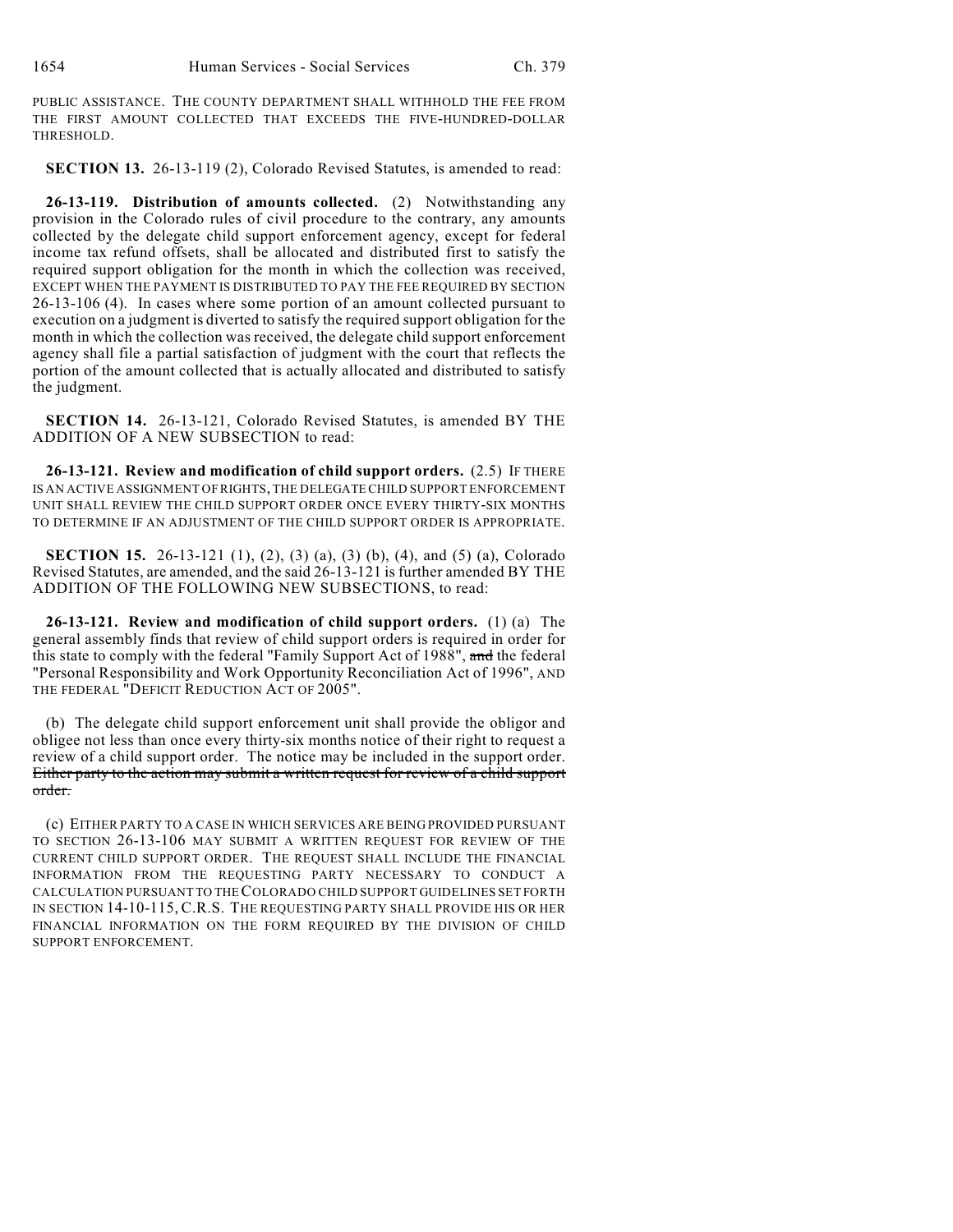(d) THE DELEGATE CHILD SUPPORT ENFORCEMENT UNIT MAY INITIATE A REVIEW OF A CURRENT CHILD SUPPORT ORDER UPON ITS OWN REQUEST.

(2) The delegate child support enforcement unit shall issue a notice of review accompanied by an affidavit with respect to child support when one of the following conditions is met REVIEW EACH REQUEST RECEIVED FROM A PARTY AND:

(a) If it has been thirty-six months or more since the last review upon receipt of a written request for review or upon its own request to an obligor and obligee who have an existing order for the support of a child OF THE CURRENT CHILD SUPPORT ORDER, THE DELEGATE CHILD SUPPORT ENFORCEMENT UNIT SHALL GRANT THE REQUEST FOR REVIEW; or

(b) If it has been fewer than thirty-six months since the last review upon receipt of a written request for review OF THE CURRENT CHILD SUPPORT ORDER, THE DELEGATE CHILD SUPPORT ENFORCEMENT UNIT SHALL GRANT THE REQUEST FOR REVIEW if the requesting party provides a reason for such review with THAT COULD RESULT IN A CHANGE TO THE MONTHLY SUPPORT OBLIGATION BASED UPON THE APPLICATION OF THE COLORADO CHILD SUPPORT GUIDELINES SET FORTH IN SECTION 14-10-115, C.R.S. IF THE REASON FOR REVIEW ARISES FROM THE CIRCUMSTANCES OF THE REQUESTING PARTY, supporting documentation or otherwise demonstrates A DEMONSTRATION that there has been a substantial AND CONTINUING change in circumstances warranting a review of the child support amount SHALL BE INCLUDED WITH THE REQUEST. The delegate child support enforcement unit shall assess and consider the information provided to determine whether a review is warranted and should be conducted. IF A REQUEST IS DENIED PURSUANT TO THIS PARAGRAPH (b), THE DELEGATE CHILD SUPPORT ENFORCEMENT UNIT SHALL NOTIFY THE REQUESTING PARTY IN WRITING THAT THE DENIAL DOES NOT LIMIT THE PARTY'S RIGHT TO SEEK MODIFICATION OF A CHILD SUPPORT ORDER PURSUANT TO SECTION 14-10-122,C.R.S.

(3) (a) If the delegate child support enforcement unit determines there has been a substantial change in circumstances, it shall issue a notice of review accompanied by an affidavit with respect to child support. The delegate child support enforcement unit shall send the notice of review and affidavits at least thirty days before the commencement of the review. IF THE DELEGATE CHILD SUPPORT ENFORCEMENT UNIT GRANTS THE REQUEST FOR REVIEW, IT SHALL ISSUE A NOTICE OF REVIEW TO THE PARTIES. IN THE CASE OF AN AUTOMATIC REVIEW IN WHICH THERE IS AN ACTIVE ASSIGNMENT OF RIGHTS, BOTH PARTIES SHALL BE CONSIDERED NON-REQUESTERS. THE NOTICE OF REVIEW SHALL ADVISE THE PARTIES THAT A REVIEW IS TO BE CONDUCTED AND ALLOW THE NON-REQUESTERS TWENTY DAYS FROM THE DATE OF THE NOTICE TO PROVIDE THE FINANCIAL INFORMATION NECESSARY TO CALCULATE THE CHILD SUPPORT OBLIGATION PURSUANT TO SECTION 14-10-115, C.R.S. IF THE CHILD SUPPORT ORDER IS AN ADMINISTRATIVE ORDER ESTABLISHED PURSUANT TO ARTICLE 13.5 OF THIS TITLE, THE REVIEW SHALL BE CONDUCTED PURSUANT TO SECTION 26-13.5-112.

(b) THE REVIEW OF THE CHILD SUPPORT ORDER SHALL BE CONDUCTED ON OR BEFORE THE THIRTIETH DAY AFTER NOTICE OF REVIEW IS SENT TO THE PARTIES. THE REVIEW MAY BE CONDUCTED IN PERSON AT THE DELEGATE CHILD SUPPORT ENFORCEMENT OFFICE OR VIA UNITED STATES MAIL OR VIA AN ELECTRONIC COMMUNICATION METHOD. THE DELEGATE CHILD SUPPORT ENFORCEMENT UNIT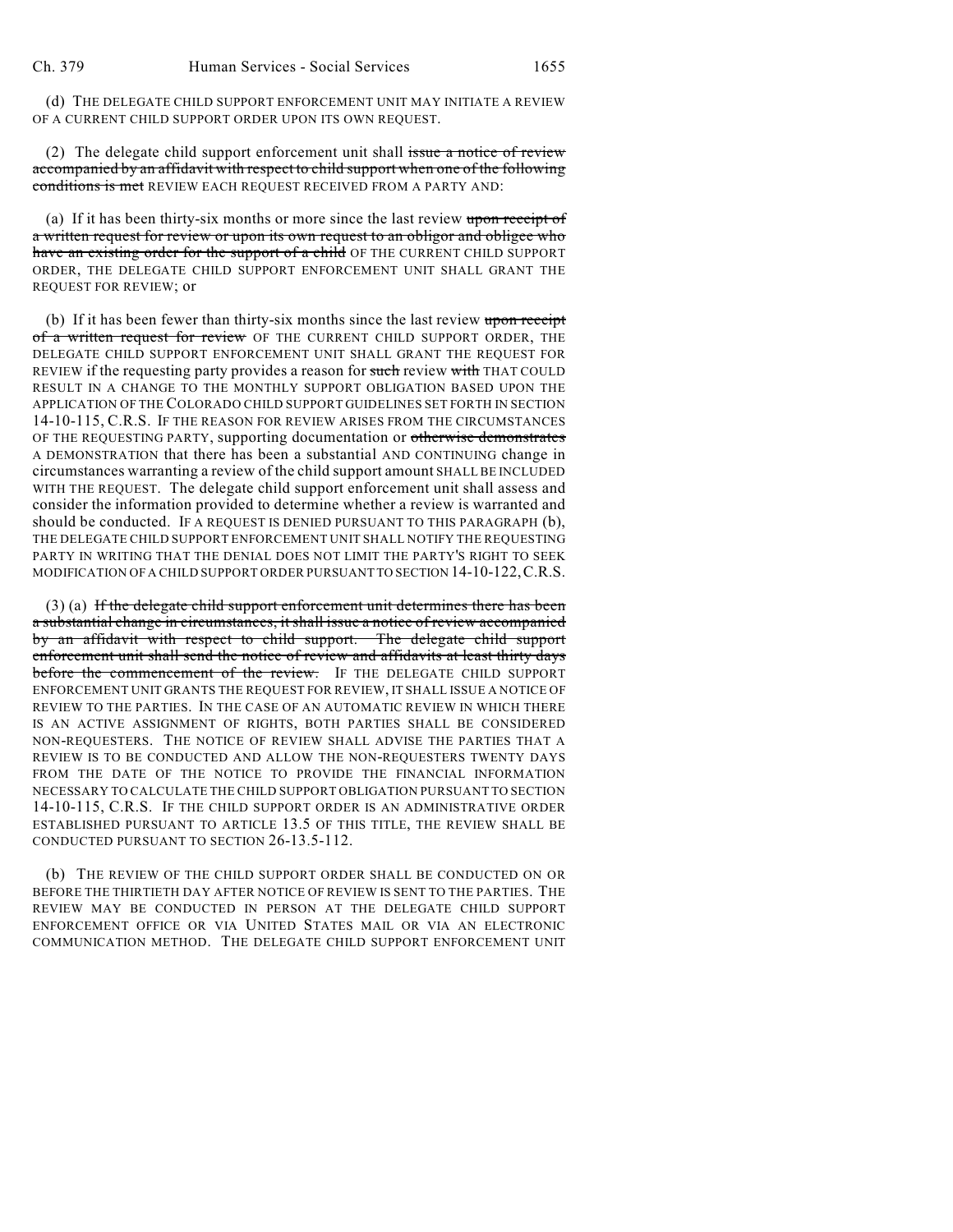MAY GRANT A CONTINUANCE OF THE REVIEW FOR GOOD CAUSE. THE CONTINUANCE SHALL BE FOR A REASONABLE PERIOD OF TIME TO BE DETERMINED BY THE DELEGATE CHILD SUPPORT ENFORCEMENT UNIT, NOT TO EXCEED THIRTY DAYS. DURING THE REVIEW, the determination of the monthly support obligation shall be based on the child support guidelines set forth in section 14-10-115, C.R.S. TO OBTAIN INFORMATION NECESSARY TO CONDUCT THE REVIEW, the delegate child support enforcement unit is authorized to serve, by first-class mail OR BY ELECTRONIC MEANS IF MUTUALLY AGREED UPON, an administrative subpoena to any person, corporation, partnership, or other entity, public employee retirement benefit plan, financial institution, or labor union for an appearance or for the production of records and financial documents.

(4) (a) AFTER THE REVIEW IS COMPLETED, the child support enforcement unit shall send PROVIDE a post-review notice advising the obligor and obligee of the review results. THE REVIEW RESULTS SHALL INCLUDE A CHILD SUPPORT GUIDELINE WORKSHEET. IF THE REVIEW INDICATES THAT AN ADJUSTMENT TO THE CURRENT MONTHLY SUPPORT OBLIGATION SHOULD BE MADE, A PROPOSED ORDER SHALL ALSO BE INCLUDED. THE DELEGATE CHILD SUPPORT ENFORCEMENT UNIT SHALL PROVIDE ALL SUPPORTING FINANCIAL DOCUMENTATION USED TO CALCULATE THE MONTHLY SUPPORT OBLIGATION TO BOTH PARTIES. THE REVIEW RESULTS SHALL ALSO CONTAIN AN ADVISEMENT TO THE PARTIES OF THE RIGHT TO CHALLENGE THE PROPOSED ORDER, THE TIME FRAME IN WHICH TO ASSERT THE CHALLENGE, AND THE METHOD FOR DOING SO.

(b) The obligor and obligee shall be given thirty FIFTEEN days FROM THE DATE OF THE POST-REVIEW NOTICE to challenge the review results. THE GROUNDS FOR THE CHALLENGE SHALL BE LIMITED TO THE ISSUE OF MATHEMATICAL OR FACTUAL ERROR IN THE CALCULATION OF THE MONTHLY SUPPORT OBLIGATION. THE DELEGATE CHILD SUPPORT ENFORCEMENT UNIT MAY GRANT AN EXTENSION OF UP TO FIFTEEN DAYS TO CHALLENGE THE REVIEW RESULTS BASED UPON A SHOWING OF GOOD CAUSE.

(b.5) THE DELEGATE CHILD SUPPORT ENFORCEMENT UNIT SHALL HAVE FIFTEEN DAYS FROM THE DATE OF RECEIPT OF THE CHALLENGE TO RESPOND TO A CHALLENGE BASED UPON A MATHEMATICAL OR FACTUAL ERROR. IF A CHALLENGE RESULTS IN A CHANGE TO THE MONTHLY SUPPORT OBLIGATION, THE DELEGATE CHILD SUPPORT ENFORCEMENT UNIT SHALL PROVIDE AN AMENDED NOTICE OF REVIEW TO THE OBLIGOR AND OBLIGEE. THE OBLIGOR AND OBLIGEE SHALL BE GIVEN FIFTEEN DAYS FROM THE DATE OF THE AMENDED NOTICE OF REVIEW TO CHALLENGE THE RESULTS OF ANY SUBSEQUENT REVIEW. THE GROUNDS FOR THE CHALLENGE SHALL BE LIMITED TO THE ISSUE OF MATHEMATICAL OR FACTUAL ERROR IN CALCULATION OF THE MONTHLY SUPPORT OBLIGATION.

(c) If the obligor and the obligee agree with the review results, a stipulation or administrative process order shall be filed with the court. If either party disagrees, a motion to modify may be filed with the court.

(5) (a) (I) IF THE REVIEW INDICATES THAT A CHANGE TO THE MONTHLY SUPPORT OBLIGATION IS APPROPRIATE AND THE REVIEW IS NOT CHALLENGED OR ALL CHALLENGES HAVE BEEN ADDRESSED, THE DELEGATE CHILD SUPPORT ENFORCEMENT UNIT SHALL FILE A MOTION TO MODIFY WITH THE COURT. A COPY OF THE MOTION SHALL BE PROVIDED BY THE DELEGATE CHILD SUPPORT ENFORCEMENT UNIT TO THE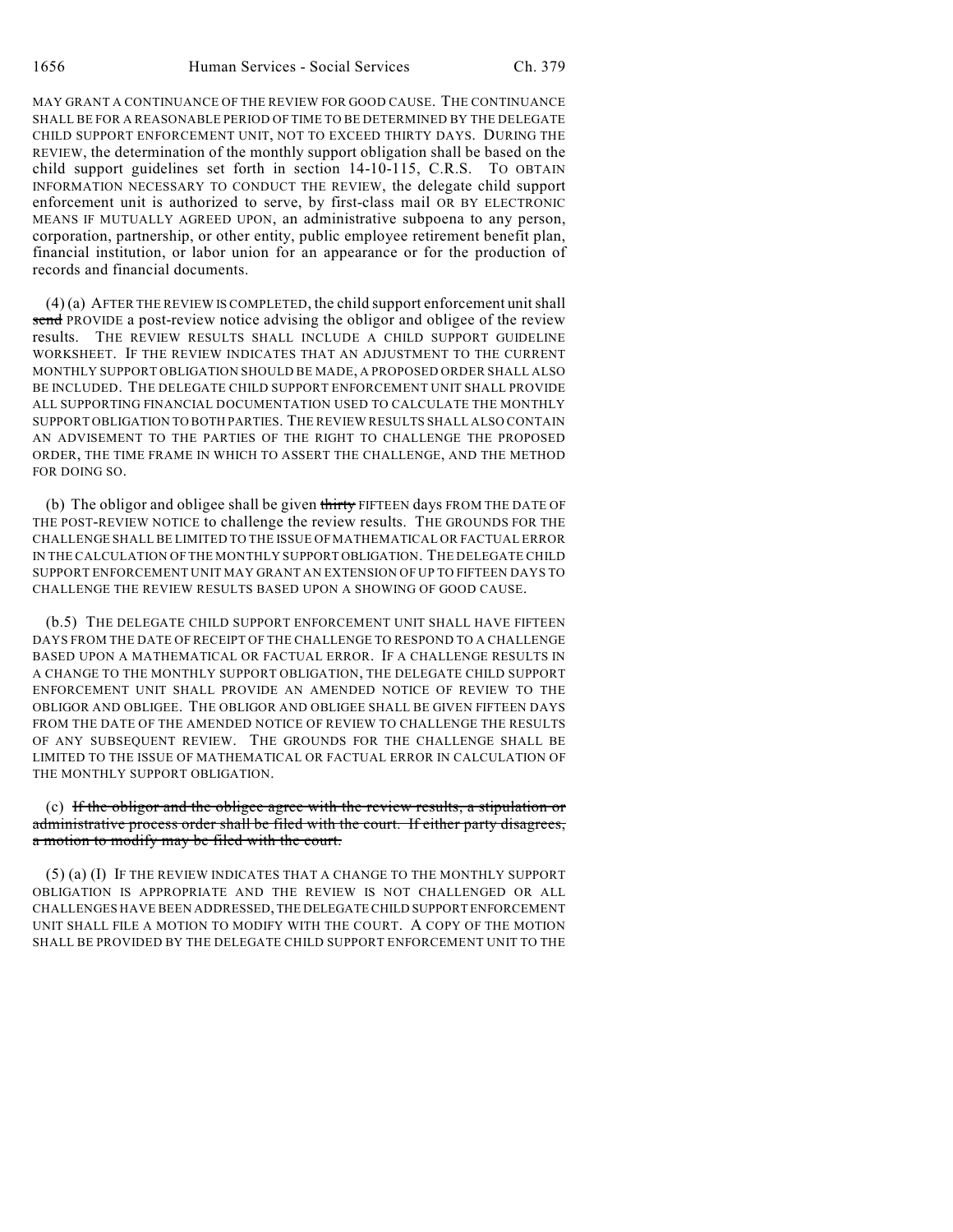OBLIGOR AND OBLIGEE AND SHALL CONTAIN AN ADVISEMENT THAT THE OBLIGOR AND OBLIGEE MAY FILE A WRITTEN RESPONSE WITH THE COURT SETTING FORTH ANY OBJECTIONS TO THE MOTION TO MODIFY.

(II) If a motion to modify is filed with the court, and a response is not filed within fifteen days thereafter, the court may enter an order granting the motion,  $H \cdot m\sigma$ income information is available, the court may enter an order increasing the child support obligation by an increment not to exceed ten percent per year for each year since the support order was entered or last modified. ISSUE A REVISED ORDER, OR SET A HEARING. REGARDLESS OF WHETHER THE ORDER HAS BEEN APPROVED BY THE OBLIGOR AND OBLIGEE, THE COURT MAY GRANT THE MOTION TO MODIFY.

(5.3) IF INCOME INFORMATION IS NOT AVAILABLE FOR THE OBLIGOR, THE DELEGATE CHILD SUPPORT ENFORCEMENT UNIT MAY FILE A MOTION TO MODIFY CHILD SUPPORT WITH THE COURT. THE COURT MAY ENTER AN ORDER INCREASING THE CHILD SUPPORT OBLIGATION BY AN INCREMENT NOT TO EXCEED TEN PERCENT PER YEAR FOR EACH YEAR AFTER THE SUPPORT ORDER WAS ENTERED OR LAST MODIFIED.

(5.7) NOTHING IN THIS SECTION SHALL BE CONSTRUED TO LIMIT A DELEGATE CHILD SUPPORT ENFORCEMENT UNIT'S RIGHT TO FILE A MOTION TO MODIFY WITH THE COURT PURSUANT TO SECTION 14-10-122, C.R.S.

**SECTION 16.** 26-13-121.5 (2) and the introductory portion to 26-13-121.5 (3) (a), Colorado Revised Statutes, are amended to read:

**26-13-121.5. Enforcement of obligation to maintain health insurance.** (2) The national medical support notice shall be sent to the employer by means of first-class mail. A copy of the notice shall also be sent to the obligor by first-class mail. The notice shall be continuing and shall remain in effect and be binding upon any current or successor employer upon whom it is served until further notice by the court or by the delegate child support enforcement unit. Receipt of the national medical support notice by the employer shall confer jurisdiction of the court over the employer. A NOTICE DESCRIBING THE RIGHTS AND CONDITIONS IN PARAGRAPHS (a) TO (c) OF SUBSECTION (3) OF THIS SECTION SHALL BE SENT TO THE OBLIGOR BY FIRST-CLASS MAIL.

(3) (a) THE OBLIGOR SHALL BE PROVIDED WITH A COPY OF THE NATIONAL MEDICAL SUPPORT NOTICE UPON SUBMITTING A WRITTEN REQUEST TO THE DELEGATE CHILD SUPPORT ENFORCEMENT UNIT. The obligor shall have ten days from the date the national medical support notice DESCRIBING THE RIGHTS AND CONDITIONS IN PARAGRAPHS (a) TO (c) OF THIS SUBSECTION (3) is mailed to the obligor in which to file a written objection with the delegate child support enforcement unit based only upon one of the following mistakes of fact:

**SECTION 17.** 26-13-122 (3), Colorado Revised Statutes, is amended to read:

**26-13-122. Administrative lien and attachment.** (3) In order to attach and collect workers' compensation income for current child support, child support debt, retroactive child support, medical support, child support arrearages, or child support when combined with maintenance, the state child support enforcement agency is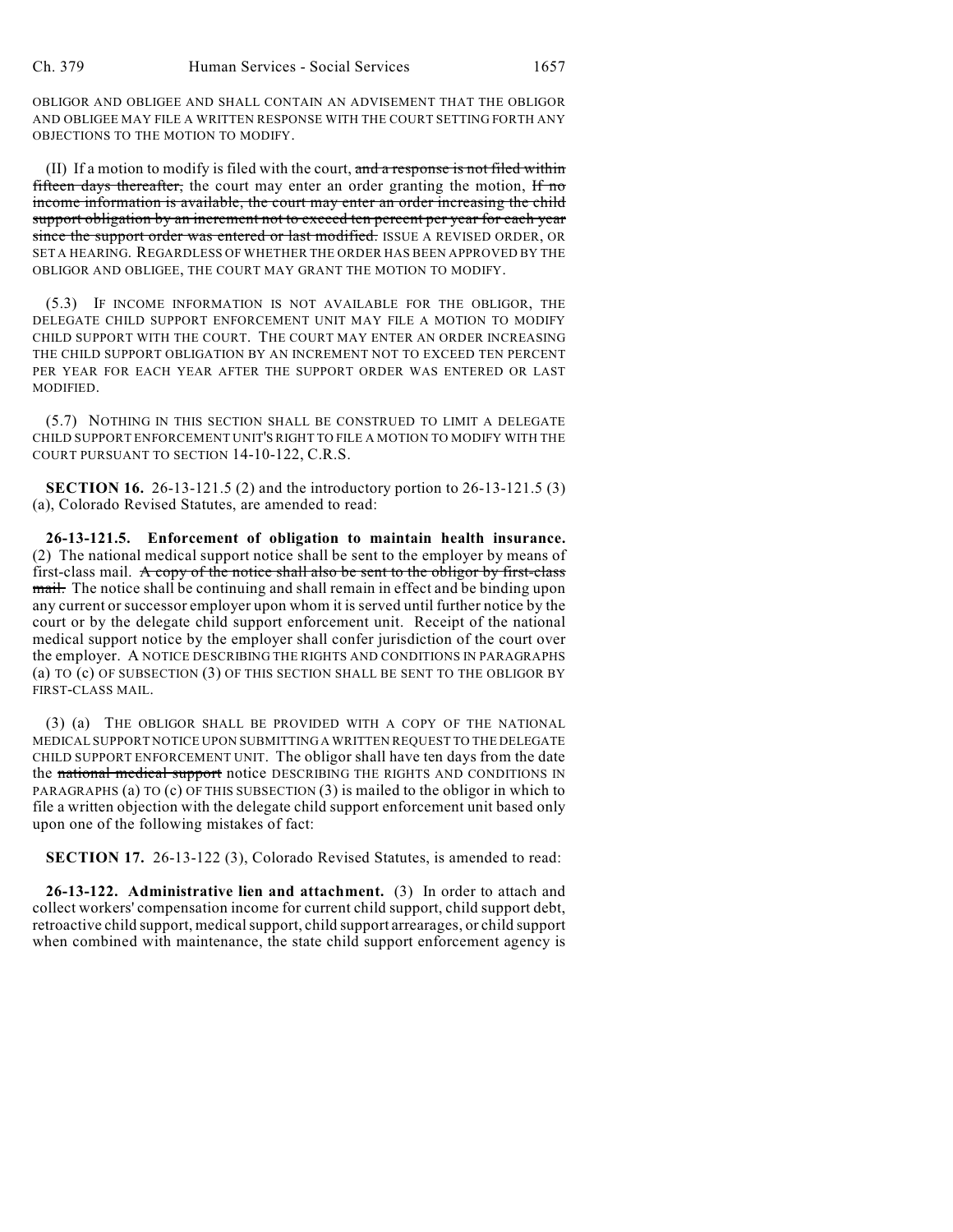authorized to serve, by first-class mail OR BY ELECTRONIC MEANS IF MUTUALLY AGREED UPON, a notice of administrative lien and attachment on any person, insurance company, or agency holding workers' compensation benefits that are owed to an obligor. A copy of the administrative lien and attachment shall be provided to the obligor and shall include information on the obligor's right to object to the administrative lien and attachment and to request an administrative review pursuant to the rules and regulations of the state board.

**SECTION 18.** 26-13.5-112 (1), Colorado Revised Statutes, is amended, and the said 26-13.5-112 is further amended BY THE ADDITION OF THE FOLLOWING NEW SUBSECTIONS, to read:

**26-13.5-112. Modification of an order.** (1) At any time after the entry of an order of financial responsibility or an order of default under this article, in order to add, alter, or delete any provisions to such an order, the delegate child support enforcement unit may issue a notice of financial responsibility to  $\pi$  THE obligor requesting AND OBLIGEE ADVISING THE OBLIGOR AND OBLIGEE OF the POSSIBLE modification of  $a$ n THE existing administrative order issued pursuant to this article. The delegate child support enforcement unit shall serve the obligor AND THE OBLIGEE with a notice of financial responsibility by first class mail and shall proceed as set forth in this article OR BY ELECTRONIC MEANS IF MUTUALLY AGREED UPON. The obligor or the obligee may file a written request for modification of an administrative order issued under this article with the delegate child support enforcement unit. by serving the delegate child support enforcement unit by first class mail or in person. If such THE DELEGATE CHILD SUPPORT ENFORCEMENT unit objects to DENIES the request for modification based upon the failure to demonstrate a showing of changed circumstances required pursuant to section 14-10-122, C.R.S., the delegate child support enforcement unit shall advise the requesting party of the party's right to request the court to set the matter for a court hearing. The court shall hold a hearing and decide only the issue of modification within ninety days of such request. If the delegate child support enforcement unit does not object to the obligor's or obligee's request for modification, the unit shall serve the obligor with a notice of financial responsibility by first class mail and shall proceed as set forth in this article. Within thirty days of receipt of the request for modification, the delegate child support enforcement unit shall either advise the requesting party of the party's right to request a court hearing or shall issue a notice of financial responsibility. If the child for whom the order applies is no longer in the custody of a person receiving public assistance or receiving support enforcement services from the delegate child support enforcement unit pursuant to article 13 of this title, the delegate child support enforcement unit shall certify the matter for hearing to the district court in which the order was filed. SEEK A MODIFICATION PURSUANT TO SECTION 14-10-122, C.R.S.

(1.2) AT ANY TIME AFTER ENTRY OF AN ADMINISTRATIVE ORDER ISSUED PURSUANT TO THIS ARTICLE, AN OBLIGOR OR OBLIGEE MAY FILE A WRITTEN REQUEST FOR REVIEW OF THE ORDER WITH THE DELEGATE CHILD SUPPORT ENFORCEMENT UNIT. THE WRITTEN REQUEST FOR REVIEW SHALL INCLUDE FINANCIAL INFORMATION OF THE REQUESTING PARTY NECESSARY TO CONDUCT A CALCULATION PURSUANT TO THE COLORADO CHILD SUPPORT GUIDELINES DESCRIBED IN SECTION 14-10-115, C.R.S. THE REQUESTING PARTY SHALL PROVIDE HIS OR HER FINANCIAL INFORMATION ON THE FORM REQUIRED BY THE DIVISION OF CHILD SUPPORT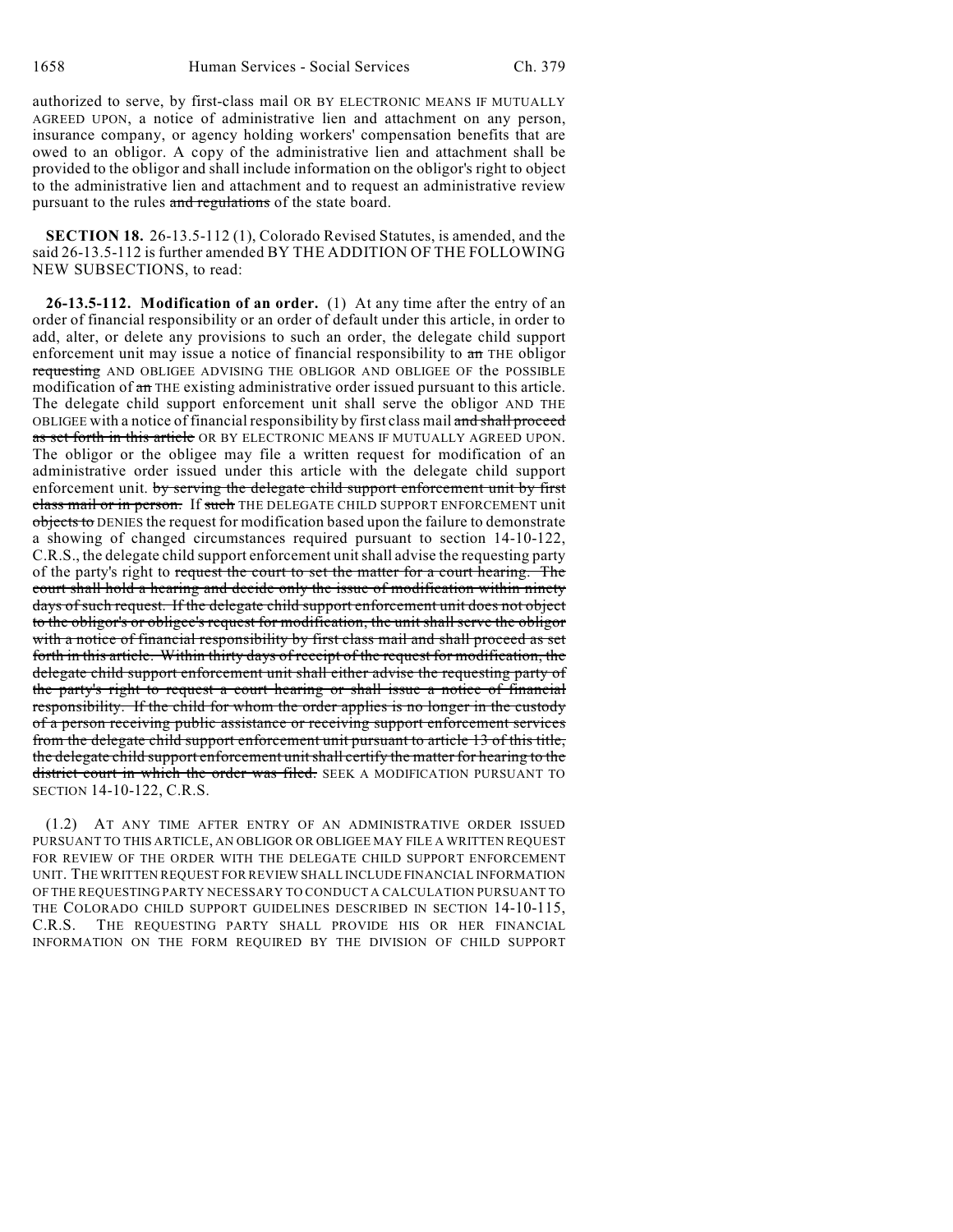ENFORCEMENT. THE DELEGATE CHILD SUPPORT ENFORCEMENT UNIT SHALL REVIEW EACH REQUEST RECEIVED AND GRANT OR DENY THE REQUEST USING THE STANDARDS DESCRIBED IN SECTION 26-13-121 (2) (a) OR (2) (b).

(1.3) IF THERE IS AN ACTIVE ASSIGNMENT OF RIGHTS, THE DELEGATE CHILD SUPPORT ENFORCEMENT UNIT SHALL, ONCE EVERY THIRTY-SIX MONTHS, REVIEW THE ADMINISTRATIVE ORDER TO DETERMINE IF AN ADJUSTMENT OF THE ADMINISTRATIVE ORDER IS APPROPRIATE.

(1.4) IF THE REQUEST FOR REVIEW IS GRANTED OR IN CASE OF AN AUTOMATIC REVIEW WHERE THERE IS AN ACTIVE ASSIGNMENT OF RIGHTS, A NOTICE OF REVIEW SHALL BE ISSUED TO THE REQUESTING AND NON-REQUESTING PARTIES. IN THE CASE OF A REVIEW IN WHICH THERE IS AN ACTIVE ASSIGNMENT OF RIGHTS, THE OBLIGOR AND OBLIGEE SHALL BE CONSIDERED NON-REQUESTERS. THE NOTICE OF REVIEW SHALL ADVISE THE OBLIGOR AND OBLIGEE THAT A REVIEW IS TO BE CONDUCTED AND PROVIDE THE NON-REQUESTERS TWENTY DAYS WITHIN WHICH TO PROVIDE THE FINANCIAL INFORMATION NECESSARY TO CALCULATE THE CHILD SUPPORT OBLIGATION PURSUANT TO THE COLORADO CHILD SUPPORT GUIDELINES DESCRIBED IN SECTION 14-10-115, C.R.S.

(1.5) (a) THE REVIEW OF THE ADMINISTRATIVE ORDER SHALL BE CONDUCTED ON OR BEFORE THE THIRTIETH DAY AFTER NOTICE OF REVIEW IS SENT TO THE PARTIES. DURING THE REVIEW, THE DETERMINATION OF THE MONTHLY SUPPORT OBLIGATION SHALL BE BASED ON THE CHILD SUPPORT GUIDELINES SET FORTH IN SECTION 14-10-115,C.R.S. THE DELEGATE CHILD SUPPORT ENFORCEMENT UNIT MAY GRANT A CONTINUANCE OF THE REVIEW FOR GOOD CAUSE. THE CONTINUANCE SHALL BE FOR A REASONABLE PERIOD OF TIME TO BE DETERMINED BY THE DELEGATE CHILD SUPPORT ENFORCEMENT UNIT, NOT TO EXCEED THIRTY DAYS.

(b) IN ORDER TO OBTAIN INFORMATION NECESSARY TO CONDUCT THE REVIEW, THE DELEGATE CHILD SUPPORT ENFORCEMENT UNIT IS AUTHORIZED, PURSUANT TO SECTIONS 26-13.5-103 (1) AND 26-13-121 (3) (d), TO SERVE, BY FIRST-CLASS MAIL OR BY ELECTRONIC MEANS IF MUTUALLY AGREED UPON, AN ADMINISTRATIVE SUBPOENA TO ANY PERSON, CORPORATION, PARTNERSHIP, PUBLIC EMPLOYEE RETIREMENT BENEFIT PLAN, FINANCIAL INSTITUTION, LABOR UNION, OR OTHER ENTITY TO APPEAR OR FOR THE PRODUCTION OF RECORDS AND FINANCIAL DOCUMENTS.

(c) AN ADJUSTMENT TO THE ADMINISTRATIVE ORDER SHALL BE APPROPRIATE ONLY IF THE STANDARD SET FORTH IN SECTION 14-10-122 (1) (b), C.R.S., IS MET.

(1.7) (a) AFTER THE REVIEW IS COMPLETED, THE DELEGATE CHILD SUPPORT ENFORCEMENT UNIT SHALL PROVIDE A POST-REVIEW NOTICE AND CHILD SUPPORT GUIDELINE WORKSHEET ADVISING THE OBLIGOR AND OBLIGEE OF THE REVIEW RESULTS. IF A REVIEW INDICATES THAT AN ADJUSTMENT SHOULD BE MADE, A NOTICE OF FINANCIAL RESPONSIBILITY AND A PROPOSED ORDER OF FINANCIAL RESPONSIBILITY SHALL BE INCLUDED.THE DELEGATE CHILD SUPPORT ENFORCEMENT UNIT SHALL PROVIDE ALL SUPPORTING FINANCIAL DOCUMENTATION USED TO CALCULATE THE MONTHLY SUPPORT OBLIGATION TO BOTH PARTIES. THE NOTICE OF FINANCIAL RESPONSIBILITY SHALL ADVISE THE PARTIES OF THE RIGHT TO CHALLENGE THE POST-REVIEW NOTICE OF THE REVIEW RESULTS, THE TIME FRAME FOR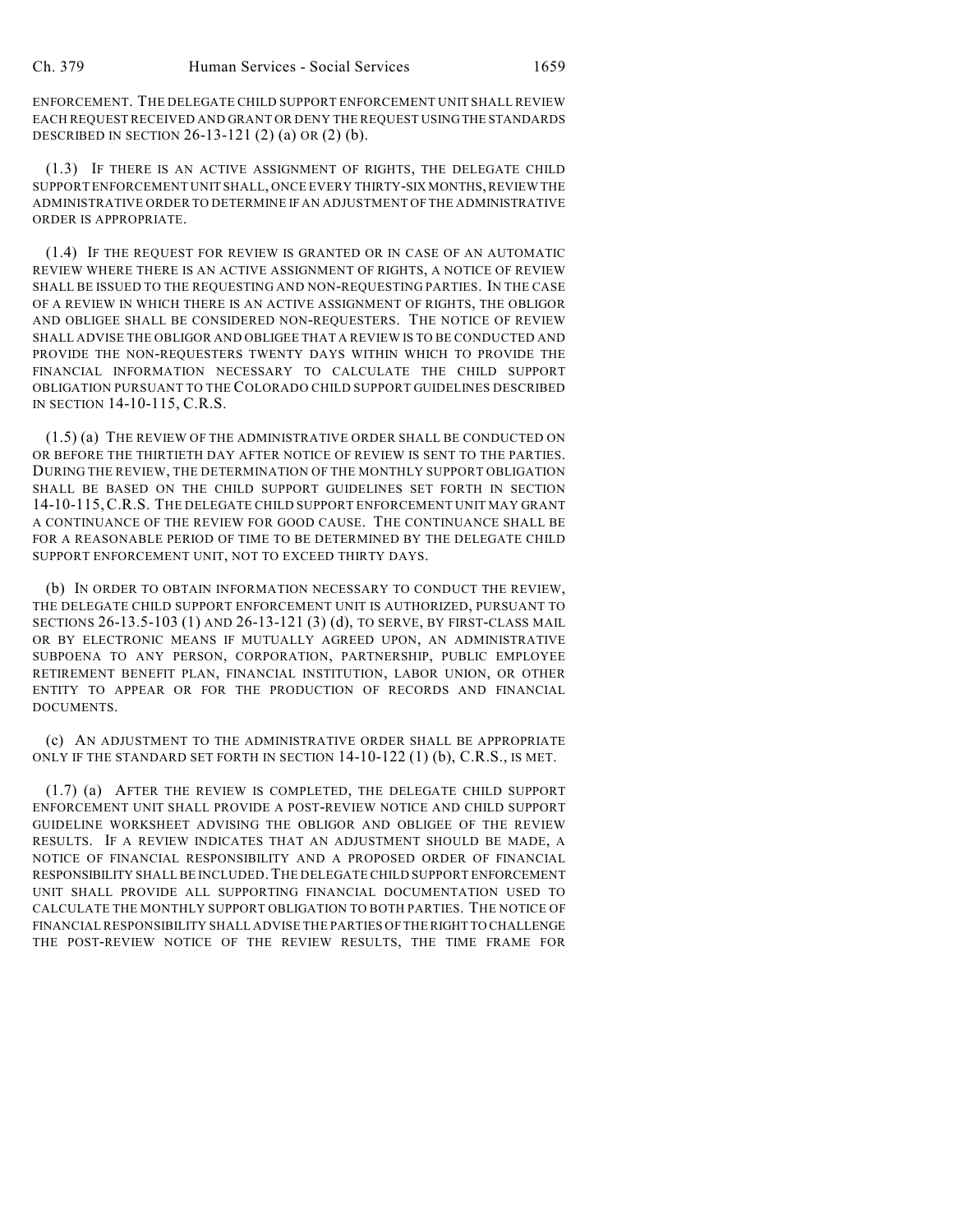CHALLENGING THE REVIEW RESULTS, AND THE METHOD FOR ASSERTING THE CHALLENGE.

(b) THE OBLIGOR AND OBLIGEE SHALL BE GIVEN FIFTEEN DAYS FROM THE DATE OF THE POST-REVIEW NOTICE TO CHALLENGE THE REVIEW RESULTS. THE GROUNDS FOR THE CHALLENGE SHALL BE LIMITED TO THE ISSUE OF MATHEMATICAL OR FACTUAL ERROR IN THE CALCULATION OF THE MONTHLY SUPPORT OBLIGATION. THE DELEGATE CHILD SUPPORT ENFORCEMENT UNIT MAY GRANT AN EXTENSION OF UP TO FIFTEEN DAYS TO CHALLENGE THE REVIEW RESULTS BASED UPON A SHOWING OF GOOD CAUSE. ANY CHALLENGE MAY BE PRESENTED AT THE NEGOTIATION CONFERENCE SCHEDULED PURSUANT TO SECTION 26-13.5-103 VIA FIRST-CLASS MAIL OR VIA AN ELECTRONIC COMMUNICATION METHOD.

(c) THE DELEGATE CHILD SUPPORT ENFORCEMENT UNIT SHALL HAVE FIFTEEN DAYS FROM THE DATE OF RECEIPT OF THE CHALLENGE TO RESPOND TO A CHALLENGE BASED UPON A MATHEMATICAL OR FACTUAL ERROR. IF A CHALLENGE RESULTS IN A CHANGE TO THE MONTHLY SUPPORT OBLIGATION, THE DELEGATE CHILD SUPPORT ENFORCEMENT UNIT SHALL PROVIDE AN AMENDED NOTICE OF REVIEW TO THE OBLIGOR AND OBLIGEE. THE PARTIES SHALL BE GIVEN FIFTEEN DAYS FROM THE DATE OF THE AMENDED NOTICE OF REVIEW TO CHALLENGE THE RESULTS OF ANY SUBSEQUENT REVIEW. THE GROUNDS FOR THE CHALLENGE SHALL BE LIMITED TO THE ISSUE OF MATHEMATICAL OR FACTUAL ERROR IN THE CALCULATION OF THE MONTHLY SUPPORT OBLIGATION.

(1.9) (a) IF THE REVIEW INDICATES THAT A CHANGE TO THE MONTHLY SUPPORT OBLIGATION IS APPROPRIATE AND THE REVIEW IS NOT CHALLENGED OR ALL CHALLENGES HAVE BEEN ADDRESSED, THE DELEGATE CHILD SUPPORT ENFORCEMENT UNIT SHALL FILE THE NOTICE OF FINANCIAL RESPONSIBILITY, THE ORDER OF FINANCIAL RESPONSIBILITY ACCOMPANIED BY THE GUIDELINE WORKSHEET, AND THE SUPPORTING FINANCIAL DOCUMENTATION WITH THE COURT. WHEN THE ORDER OF FINANCIAL RESPONSIBILITY IS FILED WITH THE COURT, IT SHALL BE PROVIDED TO THE PARTIES AND SHALL CONTAIN AN ADVISEMENT THAT THE PARTIES HAVE FIFTEEN DAYS FROM THE DATE OF FILING TO FILE A WRITTEN OBJECTION TO THE ORDER OF FINANCIAL RESPONSIBILITY WITH THE COURT.

(b) IF THE DELEGATE CHILD SUPPORT ENFORCEMENT UNIT HAS FILED AN ORDER OF FINANCIAL RESPONSIBILITY MODIFYING THE MONTHLY SUPPORT OBLIGATION AND AN OBJECTION HAS NOT BEEN RECEIVED BY THE COURT WITHIN FIFTEEN DAYS AFTER THE ORDER IS FILED WITH THE COURT, THE ORDER OF FINANCIAL RESPONSIBILITY SHALL BECOME FINAL. IF AN OBJECTION IS RECEIVED WITHIN THE FIFTEEN-DAY PERIOD, THE COURT MAY AFFIRM THE ORDER OF FINANCIAL RESPONSIBILITY AS SUBMITTED, ISSUE AN ORDER REVISING THE MONTHLY SUPPORT OBLIGATION, OR SET THE MATTER FOR A HEARING. IF A HEARING IS NECESSARY, THE COURT SHALL HOLD A HEARING WITHIN FORTY-FIVE DAYS AFTER THE FILING OF THE ORDER OF FINANCIAL RESPONSIBILITY, AND THE COURT SHALL DECIDE ONLY THE ISSUES OF CHILD SUPPORT AND MEDICAL SUPPORT. ANY DOCUMENTARY EVIDENCE PROVIDED BY THE OBLIGEE OR THE OBLIGOR OR BY THE DELEGATE CHILD SUPPORT ENFORCEMENT UNIT MAY BE ADMITTED INTO EVIDENCE BY THE COURT WITHOUT THE NECESSITY OF LAYING A FOUNDATION FOR ITS ADMISSIBILITY, AND THE COURT MAY DETERMINE THE RELATIVE WEIGHT OR CREDIBILITY TO GIVE ANY SUCH DOCUMENTATION.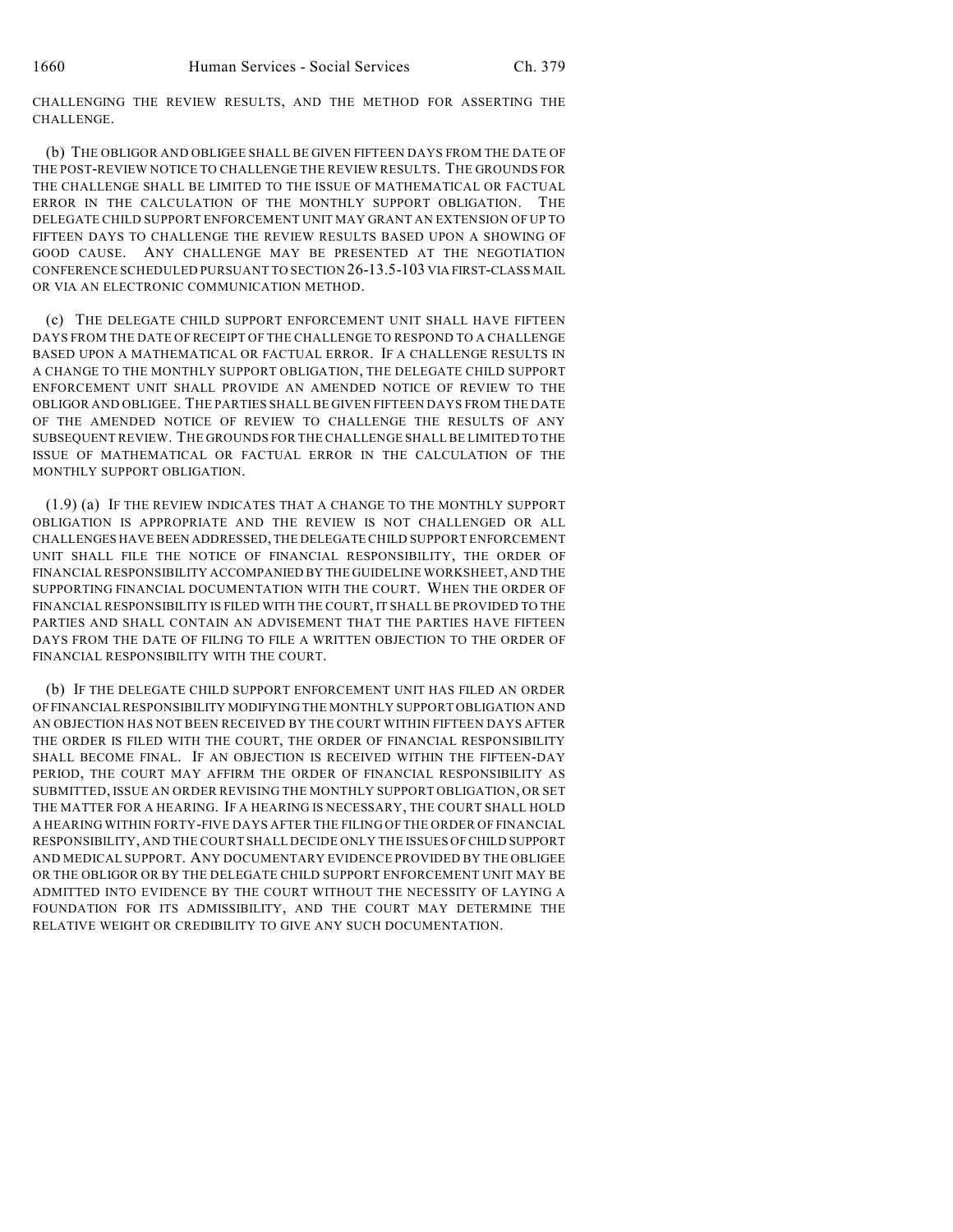**SECTION 19.** Article 35 of title 24, Colorado Revised Statutes, is amended BY THE ADDITION OF A NEW PART to read:

## PART 6 GAMBLING PAYMENT INTERCEPT ACT

**24-35-601. Short title.** THIS PART 6 SHALL BE KNOWN AND MAY BE CITED AS THE "GAMBLING PAYMENT INTERCEPT ACT".

**24-35-602. Legislative declaration.** (1) THE GENERAL ASSEMBLY HEREBY FINDS AND DECLARES THAT:

(a) PARENTS SHOULD PROVIDE FINANCIAL SUPPORT TO THEIR MINOR CHILDREN WHO CANNOT CARE FOR THEMSELVES.

(b) THE STATE SHOULD INTERVENE WHEN PARENTS FAIL TO MEET THEIR SUPPORT OBLIGATIONS.

(c) CHILDREN ARE ADVERSELY AFFECTED WHEN PARENTS DIVERT THEIR FINANCIAL SUPPORT TO LIMITED GAMING AND PARI-MUTUEL WAGERING.

(d) A PARENT'S WINNINGS FROM MONEY DIVERTED FROM A CHILD'S SUPPORT SHOULD BE APPLIED TO THE PARENT'S OUTSTANDING SUPPORT OBLIGATIONS.

(e) SECTION 12-47.1-102 (1) (c), C.R.S., OF THE "LIMITED GAMING ACT OF 1991" RECOGNIZES THAT THE LIMITED GAMING INDUSTRY MUST BE ASSISTED IN PROTECTING THE GENERAL WELFARE OF THE PEOPLE OF THE STATE.

**24-35-603. Definitions.** AS USED IN THIS PART 6, UNLESS THE CONTEXT OTHERWISE REQUIRES:

(1) "LICENSEE" MEANS A LICENSEE AS DEFINED IN SECTION 12-60-102 (17), C.R.S., OR AN OPERATOR OR RETAIL GAMING LICENSEE UNDER SECTION 12-47.1-501 (1) (b) OR (1) (c), C.R.S.

(2) "OUTSTANDING DEBT" MEANS UNPAID CHILD SUPPORT DEBT OR CHILD SUPPORT COSTS TO THE STATE PURSUANT TO SECTION 14-14-104, C.R.S., AND ARREARAGES OF CHILD SUPPORT REQUESTED AS PART OF AN ENFORCEMENT ACTION PURSUANT TO ARTICLE 5 OF TITLE 14, C.R.S., OR ARREARAGES OF CHILD SUPPORT THAT ARE THE SUBJECT OF ENFORCEMENT SERVICES PROVIDED PURSUANT TO SECTION 26-13-106, C.R.S.

(3) "PAYMENT" MEANS CASH WINNINGS FROM LIMITED GAMING OR FROM PARI-MUTUEL WAGERING ON HORSE OR GREYHOUND RACING PAYABLE BY A LICENSEE FOR WHICH THE LICENSEE IS REQUIRED TO FILE FORM W-2G, OR A SUBSTANTIALLY EQUIVALENT FORM, WITH THE UNITED STATES INTERNAL REVENUE SERVICE.

(4) "REGISTRY" MEANS THE REGISTRY CREATED AND MAINTAINED BY OR FOR THE DEPARTMENT OF REVENUE PURSUANT TO SECTION 24-35-604.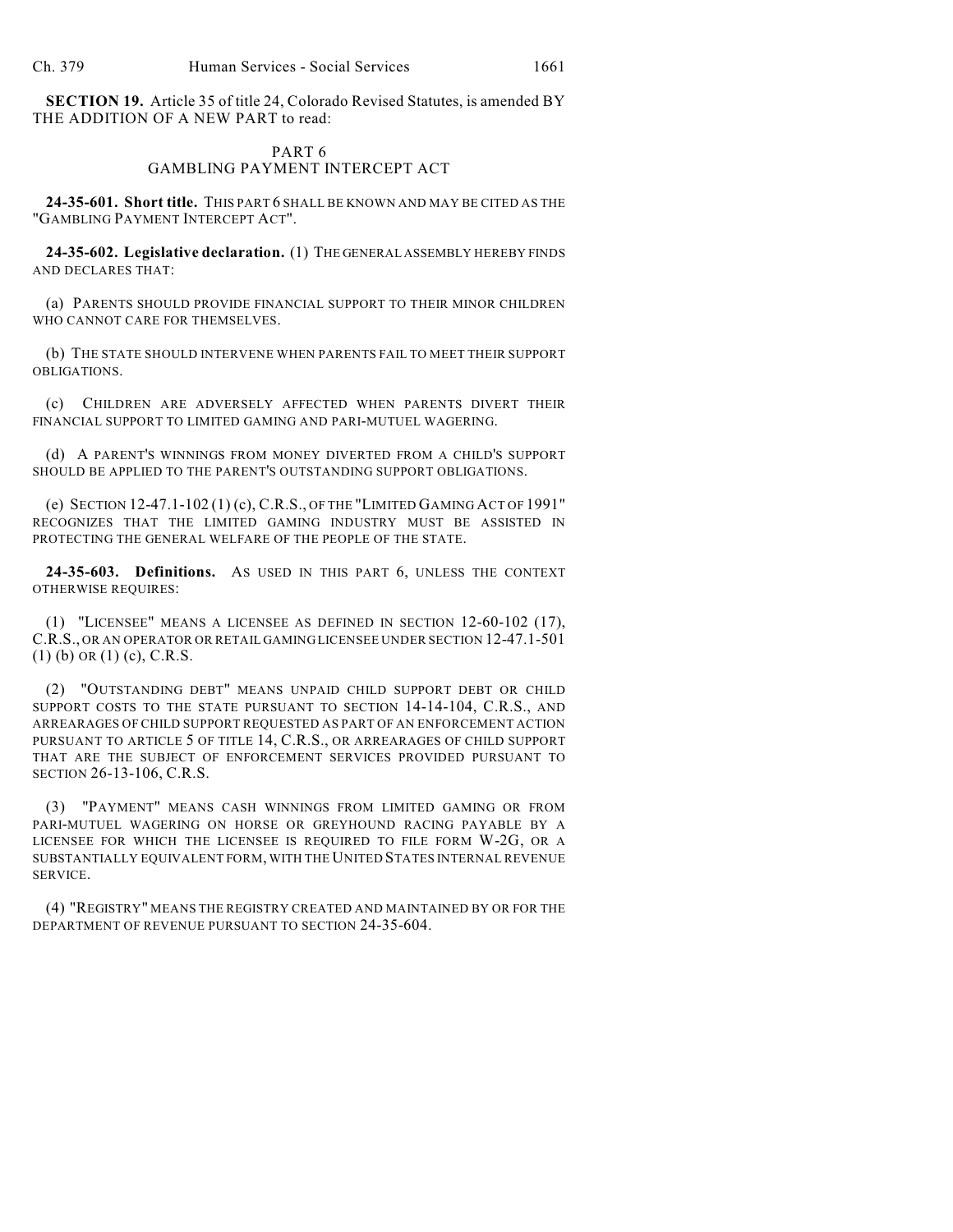(5) "REGISTRY OPERATOR" MEANS THE DEPARTMENT OF REVENUE OR THE PRIVATE ENTITY THAT MAINTAINS THE REGISTRY UNDER THE DIRECTION AND CONTROL OF THE DEPARTMENT.

**24-35-604. Registry - creation - information.** (1) THE DEPARTMENT OF REVENUE SHALL CREATE AND MAINTAIN, OR CONTRACT WITH A PRIVATE ENTITY PURSUANT TO SECTION 24-35-607 TO CREATE AND MAINTAIN, THE REGISTRY IN ACCORDANCE WITH THIS SECTION.

(2) THE DEPARTMENT OF HUMAN SERVICES SHALL CERTIFY TO THE REGISTRY OPERATOR THE INFORMATION INDICATED IN SUBSECTION (4) OF THIS SECTION REGARDING EACH CHILD SUPPORT OBLIGOR WITH AN OUTSTANDING DEBT AS DEFINED IN SECTION 24-35-603 (2).

(3) THE REGISTRY OPERATOR SHALL ENTER IN THE REGISTRY THE INFORMATION CERTIFIED TO THE REGISTRY OPERATOR BY THE DEPARTMENT OF HUMAN SERVICES PURSUANT TO SUBSECTION (2) OF THIS SECTION.

(4) THE REGISTRY SHALL CONTAIN THE FOLLOWING INFORMATION:

(a) THE NAME OF EACH PERSON WITH AN OUTSTANDING DEBT;

(b) THE SOCIAL SECURITY NUMBER OF EACH PERSON WITH AN OUTSTANDING DEBT;

(c) THE ACCOUNT OR CASE IDENTIFIER ASSIGNED TO THE OUTSTANDING DEBT BY THE DEPARTMENT OF HUMAN SERVICES;

(d) THE NAME, TELEPHONE NUMBER, AND ADDRESS OF THE DEPARTMENT OF HUMAN SERVICES; AND

(e) THE AMOUNT OF THE OUTSTANDING DEBT.

**24-35-605. Payments - limited gaming and pari-mutuel wagering licensees - procedures.** (1) ON AND AFTER JULY 1, 2008:

(a) A LICENSEE SHALL HAVE THE MEANS TO COMMUNICATE WITH THE REGISTRY OPERATOR.

(b) BEFORE MAKING A PAYMENT TO A WINNER, THE LICENSEE SHALL OBTAIN THE NAME, ADDRESS, AND SOCIAL SECURITY NUMBER OF THE WINNER FROM FORM W-2G, OR A SUBSTANTIALLY EQUIVALENT FORM, TO BE FILED WITH THE UNITED STATES INTERNAL REVENUE SERVICE AND SUBMIT THE REQUIRED INFORMATION TO THE REGISTRY OPERATOR. THE REGISTRY OPERATOR SHALL INFORM THE LICENSEE WHETHER THE WINNER IS LISTED IN THE REGISTRY. THE LICENSEE SHALL COMPLY WITH SUBSECTION (2) OF THIS SECTION.

(2) (a) IF THE REGISTRY OPERATOR REPLIES THAT THE WINNER IS NOT LISTED IN THE REGISTRY OR IF THE LICENSEE IS UNABLE TO RECEIVE INFORMATION FROM THE REGISTRY OPERATOR AFTER ATTEMPTING IN GOOD FAITH TO DO SO, THE LICENSEE MAY MAKE THE PAYMENT TO THE WINNER.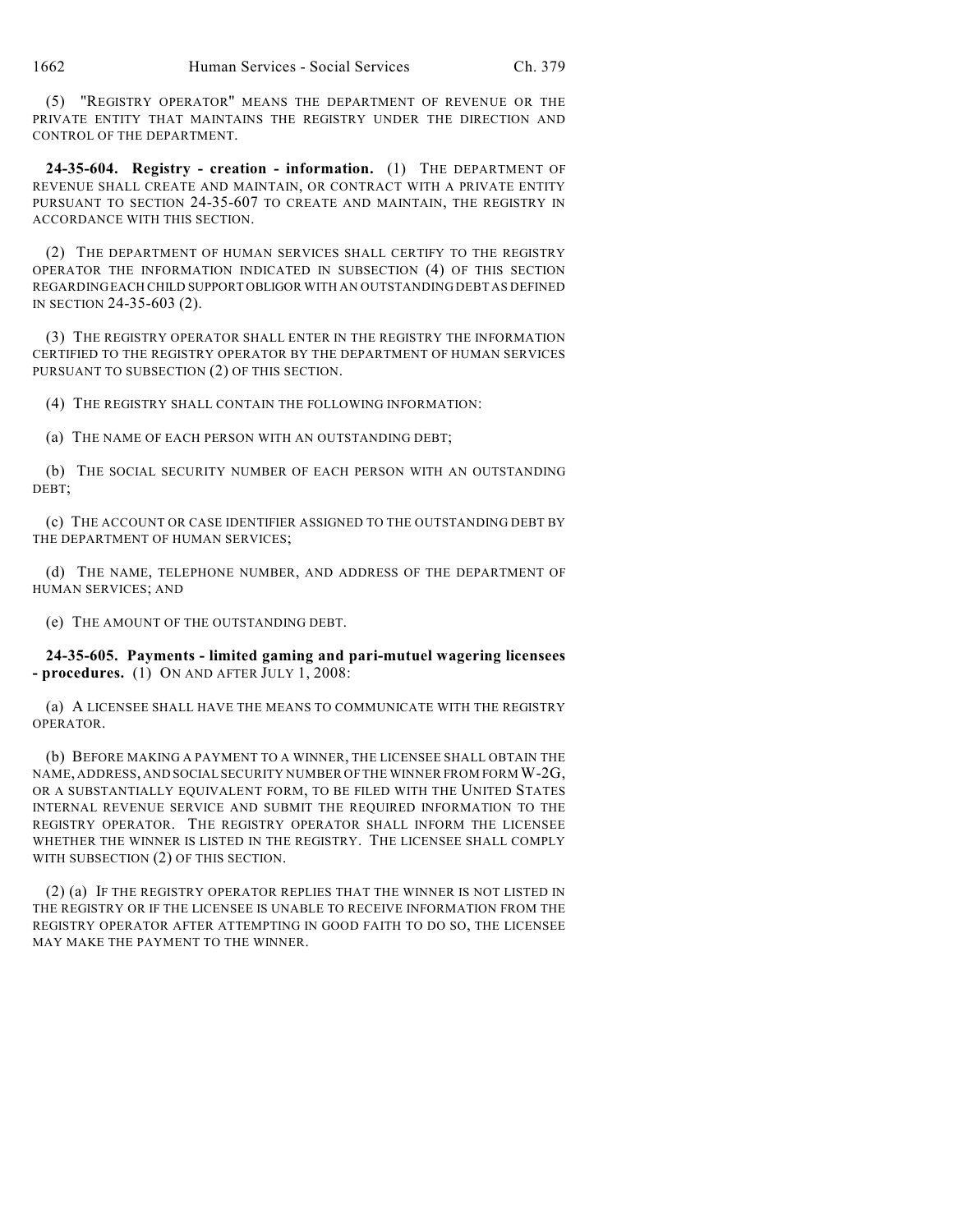(b) IF THE REGISTRY OPERATOR REPLIES THAT THE WINNER IS LISTED IN THE REGISTRY:

(I) THE REPLY FROM THE REGISTRY OPERATOR TO THE LICENSEE SHALL INDICATE THE NAME, TELEPHONE NUMBER, AND ADDRESS OF THE DEPARTMENT OF HUMAN SERVICES AND THE AMOUNT OF THE WINNER'S OUTSTANDING DEBT.

(II) THE LICENSEE SHALL WITHHOLD FROM THE AMOUNT OF THE PAYMENT AN AMOUNT EQUAL TO THE AMOUNT CERTIFIED PURSUANT TO SECTION 24-35-604 (2). IF THE AMOUNT OF THE PAYMENT IS LESS THAN OR EQUAL TO THE AMOUNT CERTIFIED, THE LICENSEE SHALL WITHHOLD THE ENTIRE AMOUNT OF THE PAYMENT. THE LICENSEE SHALL REFER THE WINNER TO THE DEPARTMENT OF HUMAN SERVICES.

(III) WITHIN TWENTY-FOUR HOURS AFTER WITHHOLDING A PAYMENT PURSUANT TO SUBPARAGRAPH (II) OF THIS PARAGRAPH (b), THE LICENSEE SHALL SEND THE AMOUNT WITHHELD TO THE REGISTRY OPERATOR AND REPORT TO THE REGISTRY OPERATOR THE FULL NAME, ADDRESS, AND SOCIAL SECURITY NUMBER OF THE WINNER, THE ACCOUNT OR CASE IDENTIFIER ASSIGNED BY THE DEPARTMENT OF HUMAN SERVICES, THE DATE AND AMOUNT OF THE PAYMENT, AND THE NAME AND LOCATION OF THE LICENSEE.

(IV) THE REGISTRY OPERATOR SHALL SEND TO THE DEPARTMENT OF HUMAN SERVICES THE MONEYS AND INFORMATION RECEIVED FROM A LICENSEE PURSUANT TO SUBPARAGRAPH (III) OF THIS PARAGRAPH (b).

(V) THE DEPARTMENT OF HUMAN SERVICES SHALL PROCESS MONEYS RECEIVED FROM THE REGISTRY OPERATOR PURSUANT TO SUBPARAGRAPH (IV) OF THIS PARAGRAPH (b) IN ACCORDANCE WITH SECTION 26-13-118.7, C.R.S.

**24-35-606. Liability - immunity.** (1) A LICENSEE THAT FAILS TO COMPLY WITH THE PROVISIONS OF SECTION 24-35-605 SHALL BE SUBJECT TO SANCTIONS BY ITS LICENSING AUTHORITY PURSUANT TO SECTIONS 12-47.1-525 (1) AND 12-60-507 (1), C.R.S.

(2) A LICENSEE THAT MAKES A PAYMENT TO A WINNER IN VIOLATION OF SECTION 24-35-605 SHALL NOT BE LIABLE TO THE PERSON TO WHOM THE WINNER OWES AN OUTSTANDING DEBT.

(3) EXCEPT AS PROVIDED IN SECTION 24-35-606, A LICENSEE SHALL BE IMMUNE FROM CIVIL AND CRIMINAL LIABILITY FOR ACTING IN COMPLIANCE WITH THE PROVISIONS OF THIS PART 6.

**24-35-607. Contracting authority - memoranda of understanding - rules.** (1) THE EXECUTIVE DIRECTOR OF THE DEPARTMENT OF REVENUE MAY ENTER INTO A CONTRACT WITH A PRIVATE ENTITY, IN ACCORDANCE WITH THE "PROCUREMENT CODE", ARTICLES 101 TO 112 OF THIS TITLE, TO CREATE AND MAINTAIN THE REGISTRY.

(2) THE DEPARTMENT OF REVENUE MAY ENTER INTO A MEMORANDUM OF UNDERSTANDING WITH THE DEPARTMENT OF HUMAN SERVICES TO IMPLEMENT THIS PART 6. IF THE REGISTRY IS OPERATED BY A PRIVATE ENTITY PURSUANT TO THIS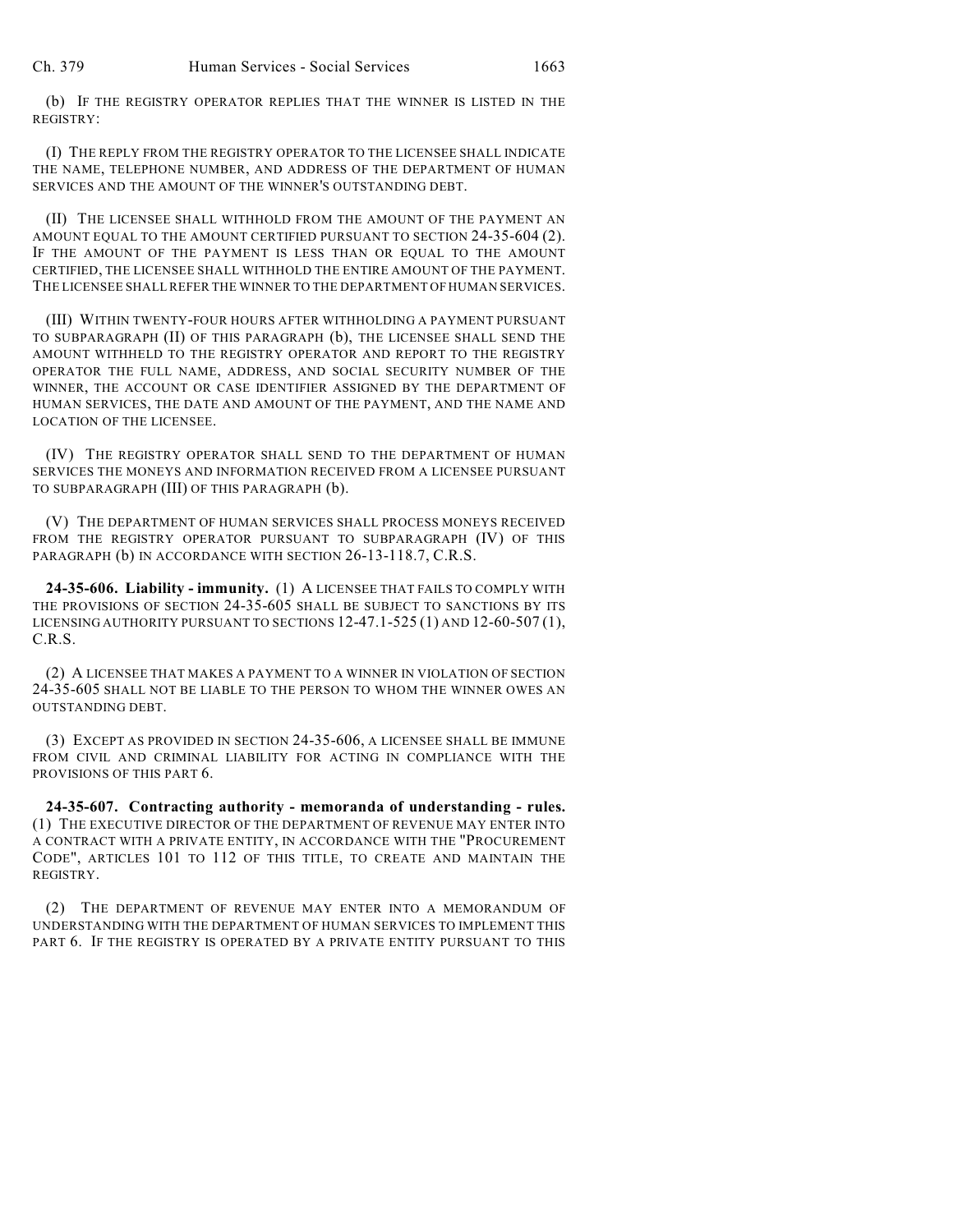SECTION, THE REGISTRY OPERATOR MAY ENTER INTO A MEMORANDUM OF UNDERSTANDING WITH THE DEPARTMENT OF HUMAN SERVICES TO IMPLEMENT THIS PART 6.

(3) THE EXECUTIVE DIRECTOR OF THE DEPARTMENT OF REVENUE SHALL PROMULGATE RULES IN ACCORDANCE WITH ARTICLE 4 OF THIS TITLE TO IMPLEMENT THIS PART 6. THE RULES SHALL INCLUDE, BUT NEED NOT BE LIMITED TO, RULES REGARDING:

(a) THE REMOVAL FROM THE REGISTRY OF INFORMATION REGARDING PERSONS WHO SATISFY THEIR OUTSTANDING DEBTS;

(b) THE MANNER IN WHICH A LICENSEE SHALL COMMUNICATE WITH THE REGISTRY, INCLUDING THE INFORMATION A LICENSEE SHALL SUBMIT TO THE REGISTRY AND THE PROCEDURES TO BE FOLLOWED IF THE REGISTRY IS INACCESSIBLE DUE TO TECHNICAL OR OTHER PROBLEMS; AND

(c) THE PROTECTION OF THE CONFIDENTIALITY OF INFORMATION IN THE REGISTRY.

(4) THE EXECUTIVE DIRECTOR OF THE DEPARTMENT OF REVENUE SHALL PROMULGATE A RULE IN ACCORDANCE WITH ARTICLE 4 OF THIS TITLE ALLOWING A LICENSEE TO RETAIN A PORTION OF A PAYMENT WITHHELD PURSUANT TO THIS PART 6 TO COVER THE LICENSEE'S COSTS OF COMPLIANCE WITH THIS PART 6, WHICH AMOUNT SHALL BE ADDED TO THE DEBTOR'S OUTSTANDING DEBT.

**24-35-608. Conditional repeal of part.** (1) THIS PART 6 SHALL BE REPEALED IF, WITHIN TWELVE MONTHS BEGINNING JULY 1, 2008, THERE IS NO WINNER IDENTIFIED AS LISTED IN THE REGISTRY TO WHOM PAYMENT WOULD OTHERWISE BE PAYABLE BY A LICENSEE. IF THERE IS NO SUCH WINNER IDENTIFIED AS LISTED IN THE REGISTRY WITHIN THE TWELVE-MONTH PERIOD, THE REGISTRY OPERATOR SHALL, AT THE EXPIRATION OF THE TWELVE-MONTH PERIOD, IMMEDIATELY NOTIFY THE REVISOR OF STATUTES, IN WRITING.

(2) THIS PART 6 SHALL BE REPEALED UPON RECEIPT BY THE REVISOR OF STATUTES OF THE NOTIFICATION DESCRIBED IN SUBSECTION (1) OF THIS SECTION.

**SECTION 20.** 12-14-103 (2) (b), Colorado Revised Statutes, is amended BY THE ADDITION OF A NEW SUBPARAGRAPH to read:

**12-14-103. Definitions.** As used in this article, unless the context otherwise requires:

(2) (b) "Collection agency" does not include:

(IX) A LIMITED GAMING OR RACING LICENSEE ACTING PURSUANT TO PART 6 OF ARTICLE 35 OF TITLE 24, C.R.S.

**SECTION 21.** The introductory portion to 12-47.1-525 (1), Colorado Revised Statutes, is amended to read:

**12-47.1-525. Suspension or revocation of license - grounds - penalties.**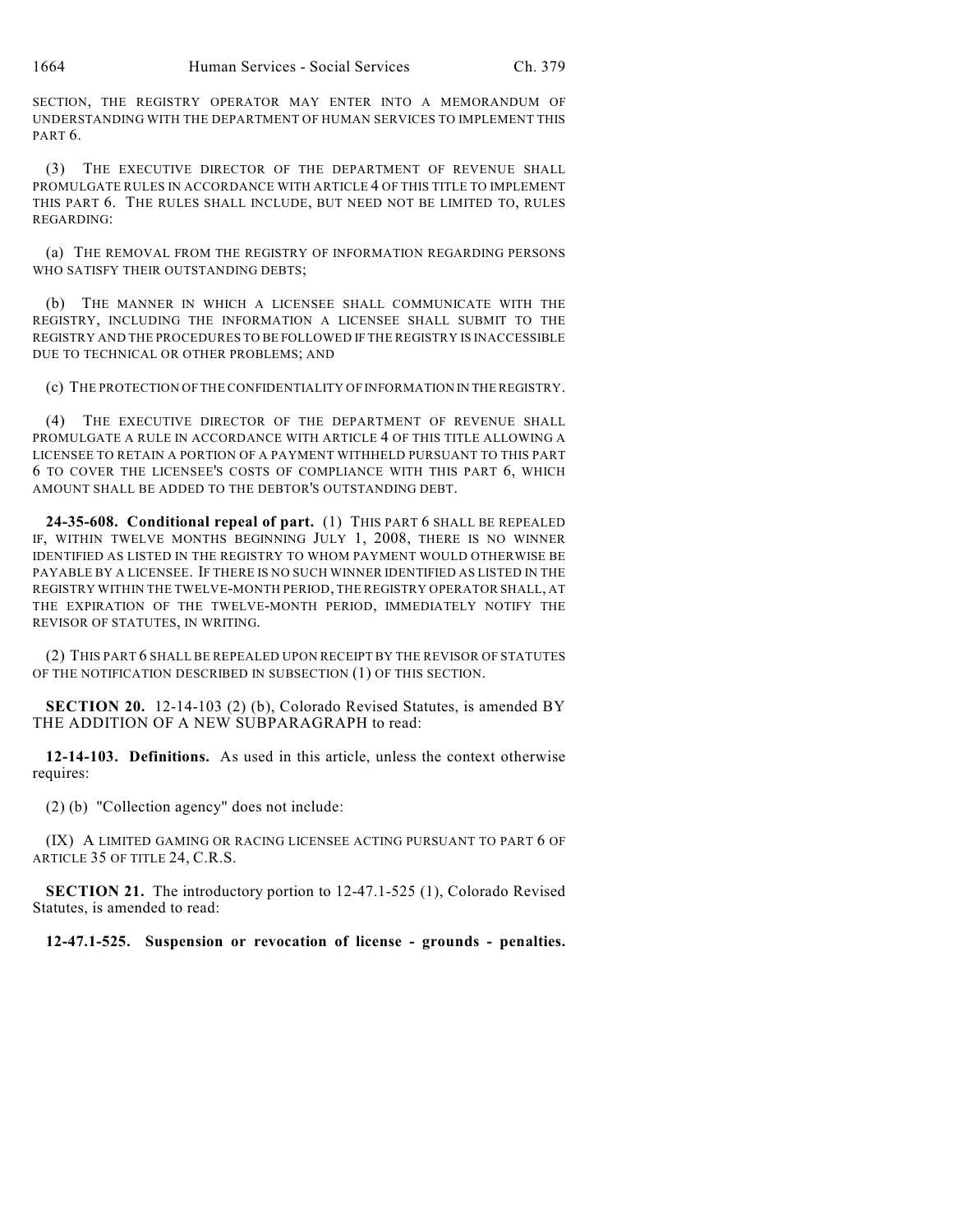(1) Any license granted pursuant to this article may be suspended for up to six months or revoked for any cause which THAT would have prevented its issuance, or for any violation by the licensee or any officer, director, agent, member, or employee of a licensee of this article,  $\sigma r$  any rule  $\sigma r$  regulation promulgated by the commission, ANY PROVISION OF PART 6 OF ARTICLE 35 OF TITLE 24, C.R.S., OR ANY RULE PROMULGATED BY THE EXECUTIVE DIRECTOR OF THE DEPARTMENT OF REVENUE PURSUANT TO SECTION 24-35-607 (3),C.R.S., or for conviction of a crime involving moral turpitude or a felony, after notice to the licensee and a hearing upon proof by a preponderance of the evidence as determined by the commission. In addition to revocation or suspension, or in lieu of revocation or suspension, the commission may impose a reprimand or a monetary penalty not to exceed the following amounts:

**SECTION 22.** Part 5 of article 47.1 of title 12, Colorado Revised Statutes, is amended BY THE ADDITION OF A NEW SECTION to read:

**12-47.1-531. Payments of winnings - intercept - conditional repeal.** (1) BEFORE MAKING A PAYMENT OF CASH GAMING WINNINGS FOR WHICH THE LICENSEE IS REQUIRED TO FILE FORM W-2G, OR A SUBSTANTIALLY EQUIVALENT FORM, WITH THE UNITED STATES INTERNAL REVENUE SERVICE, A LICENSEE SHALL COMPLY WITH THE REQUIREMENTS OF PART 6 OF ARTICLE 35 OF TITLE 24, C.R.S.

(2) THIS SECTION SHALL BE REPEALED IF PART 6 OF ARTICLE 35 OF TITLE 24, C.R.S., IS REPEALED PURSUANT TO SECTION 24-35-608, C.R.S.

**SECTION 23.** 12-47.1-817 (1), Colorado Revised Statutes, is amended to read:

**12-47.1-817. Failure to pay winners.** (1) It is unlawful for any licensee to willfully refuse to pay the winner of any limited gaming game, EXCEPT AS AUTHORIZED BY SECTION 24-35-605 (2) (b) (II), C.R.S.

**SECTION 24.** 12-60-507 (1), Colorado Revised Statutes, is amended BY THE ADDITION OF A NEW PARAGRAPH to read:

**12-60-507. Investigation - denial, suspension, and revocation actions against licensees - unlawful acts - conditional repeal.** (1) The commission upon its own motion may, and upon complaint in writing of any person shall, investigate the activities of any licensee or applicant within the state or any person upon the premises of any facility licensed pursuant to this article. In addition to its authority under any other provision of this article, the commission may issue a letter of admonition to a licensee, fine a licensee, suspend a license, deny an application for a license, or revoke a license, if such person has committed any of the following violations:

(w) (I) FAILING TO COMPLY WITH THE REQUIREMENTS OF PART 6 OF ARTICLE 35 OF TITLE 24, C.R.S., OR ANY RULE PROMULGATED BY THE EXECUTIVE DIRECTOR OF THE DEPARTMENT OF REVENUE PURSUANT TO SECTION 24-35-607 (3), C.R.S.

(II) THIS PARAGRAPH (w) SHALL BE REPEALED IF PART 6 OF ARTICLE 35 OF TITLE 24, C.R.S., IS REPEALED PURSUANT TO SECTION 24-35-608, C.R.S.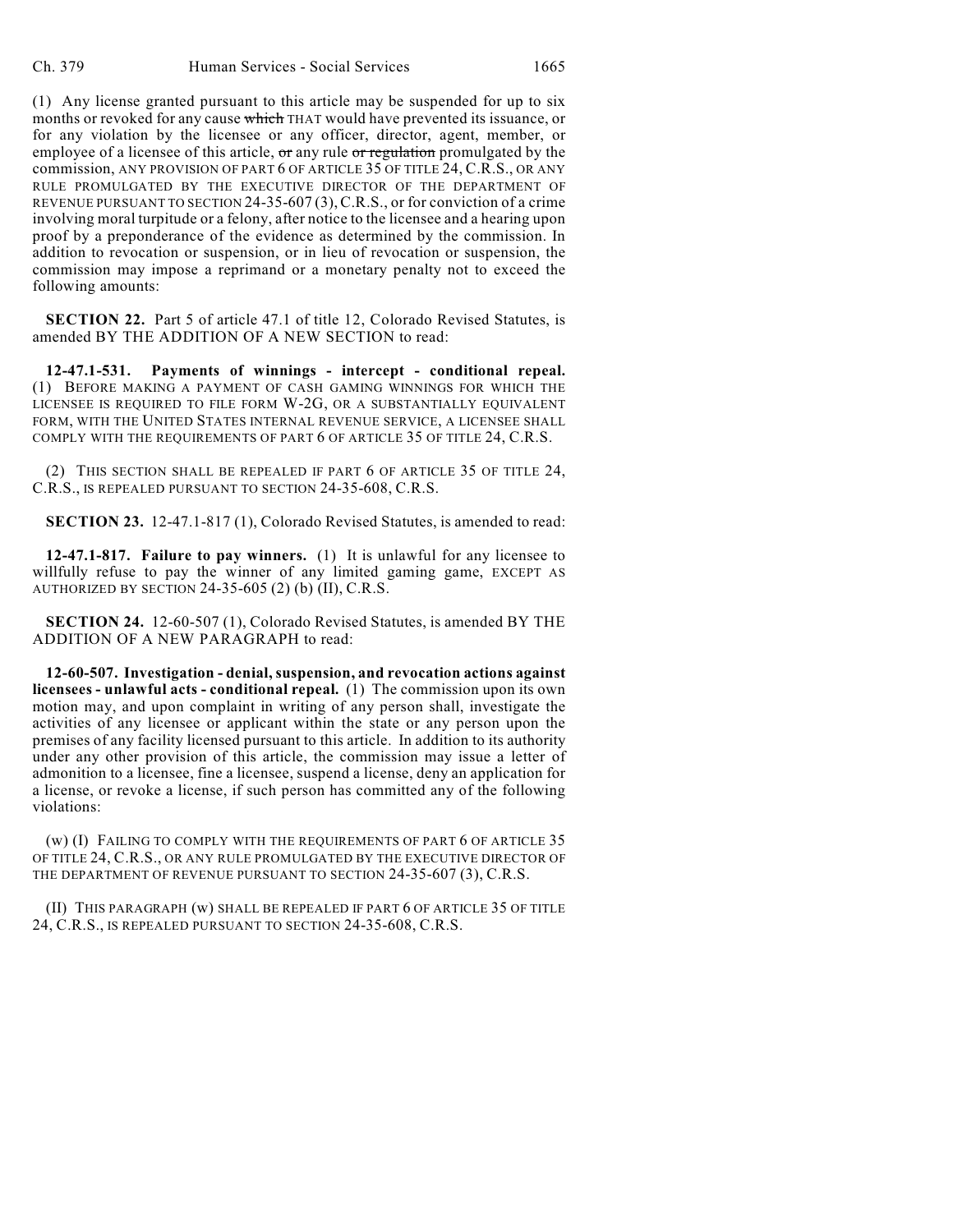**SECTION 25.** Part 5 of article 60 of title 12, Colorado Revised Statutes, is amended BY THE ADDITION OF A NEW SECTION to read:

**12-60-513. Payments of winnings - intercept - conditional repeal.** (1) BEFORE MAKING A PAYMENT OFCASH WINNINGS FROM PARI-MUTUEL WAGERING ON HORSE OR GREYHOUND RACING FOR WHICH THE LICENSEE IS REQUIRED TO FILE FORM W-2G, OR A SUBSTANTIALLY EQUIVALENT FORM, WITH THE UNITED STATES INTERNAL REVENUE SERVICE, THE LICENSEE SHALL COMPLY WITH THE REQUIREMENTS OF PART 6 OF ARTICLE 35 OF TITLE 24, C.R.S.

(2) THIS SECTION SHALL BE REPEALED IF PART 6 OF ARTICLE 35 OF TITLE 24, C.R.S., IS REPEALED PURSUANT TO SECTION 24-35-608, C.R.S.

**SECTION 26.** Article 13 of title 26, Colorado Revised Statutes, is amended BY THE ADDITION OF A NEW SECTION to read:

**26-13-118.7. Gambling winnings - interception - conditional repeal.** (1) PURSUANT TO SECTION 24-35-604 (2), C.R.S., THE STATE DEPARTMENT SHALL PERIODICALLY CERTIFY TO THE REGISTRY OPERATOR INFORMATION REGARDING PERSONS WHO OWE A CHILD SUPPORT DEBT OR CHILD SUPPORT COSTS TO THE STATE PURSUANT TO SECTION 14-14-104, C.R.S., OR WHO OWE CHILD SUPPORT ARREARAGES REQUESTED AS PART OF AN ENFORCEMENT ACTION PURSUANT TO ARTICLE 5 OF TITLE 14,C.R.S., OR WHO OWE CHILD SUPPORT ARREARAGES OR CHILD SUPPORT COSTS THAT ARE THE SUBJECT OF ENFORCEMENT SERVICES PROVIDED PURSUANT TO SECTION 26-13-106. THE INFORMATION SHALL INCLUDE THE SOCIAL SECURITY NUMBER OF THE PERSON OWING THE CHILD SUPPORT DEBT, ARREARAGES, OR CHILD SUPPORT COSTS, THE AMOUNT OWED, AND THE OTHER INFORMATION REQUIRED BY THE REGISTRY OPERATOR PURSUANT TO SECTION 24-35-604 (4),C.R.S.

(2) UPON RECEIPT FROM THE REGISTRY OPERATOR OF A PAYMENT AND ACCOMPANYING INFORMATION PURSUANT TO SECTION 24-35-605 (2) (b), C.R.S., THE STATE DEPARTMENT SHALL NOTIFY THE OBLIGATED PARENT IN WRITING THAT THE STATE INTENDS TO OFFSET THE PARENT'S CHILD SUPPORT DEBT, CHILD SUPPORT ARREARAGES, OR CHILD SUPPORT COSTS AGAINST THE PARENT'S WINNINGS FROM LIMITED GAMING OR FROM PARI-MUTUEL WAGERING ON HORSE OR GREYHOUND RACING. THE NOTICE SHALL INCLUDE INFORMATION ON THE PARENT'S RIGHT TO OBJECT TO THE OFFSET AND TO REQUEST AN ADMINISTRATIVE REVIEW PURSUANT TO THE RULES OF THE STATE BOARD.

(3) THE STATE DEPARTMENT SHALL DEPOSIT A PAYMENT RECEIVED FROM THE REGISTRY OPERATOR PURSUANT TO SECTION 24-35-605 (2) (b), C.R.S., WITH THE STATE TREASURER. AFTER THE FINAL DISPOSITION OF ANY ADMINISTRATIVE REVIEW REQUESTED PURSUANT TO SUBSECTION (2) OF THIS SECTION, THE STATE DEPARTMENT SHALL DISBURSE THE PAYMENT TO THE FAMILY SUPPORT REGISTRY CREATED IN SECTION 26-13-114 FOR PROCESSING OR FOR DISTRIBUTION TO THE INDIVIDUAL RECEIVING SUPPORT ENFORCEMENT SERVICES PURSUANT TO SECTION 26-13-106, AS APPROPRIATE.

(4) THE STATE DEPARTMENT SHALL PROMULGATE RULES PURSUANT TO ARTICLE 4 OF TITLE 24, C.R.S., ESTABLISHING PROCEDURES TO IMPLEMENT THIS SECTION.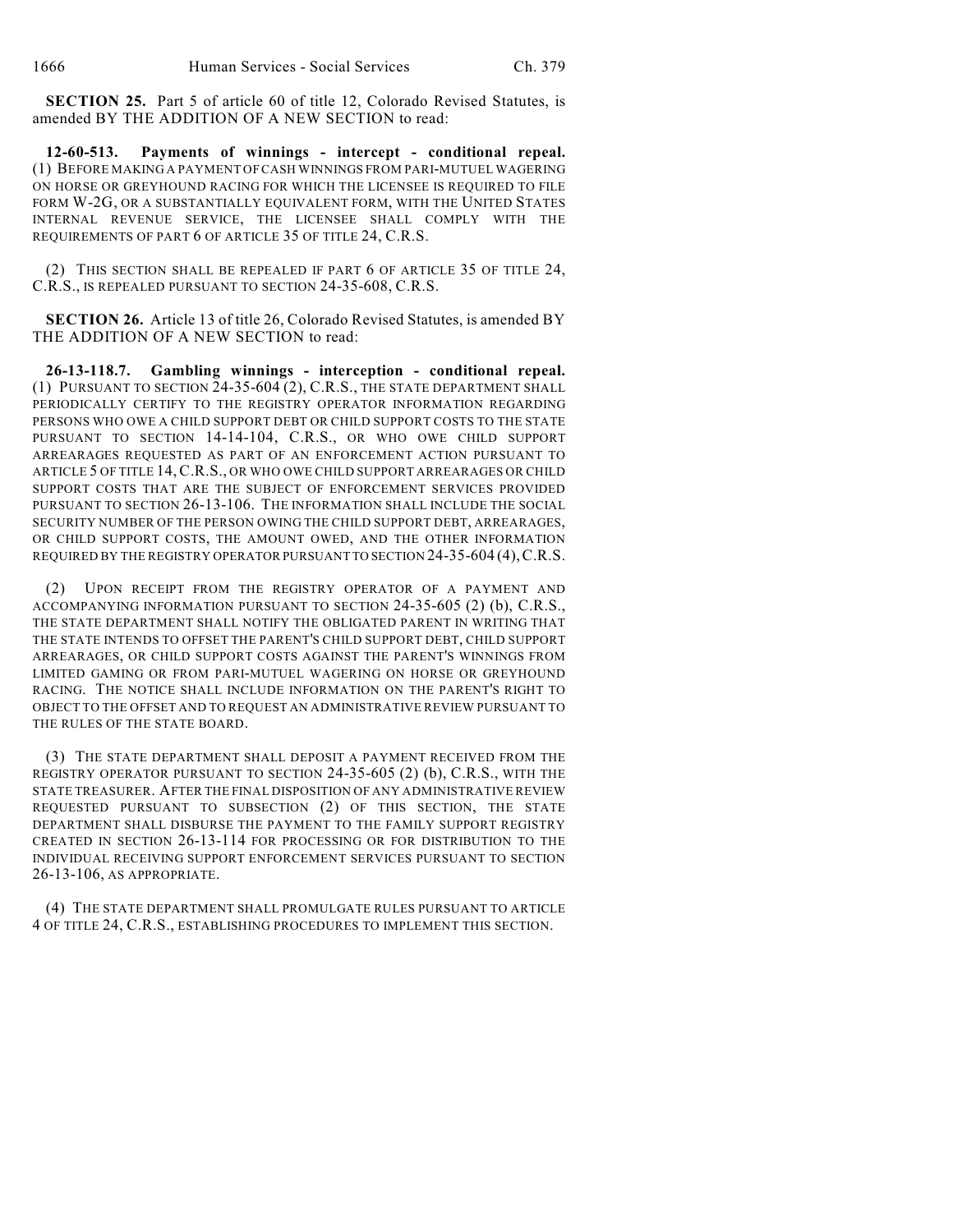(5) THE STATE DEPARTMENT SHALL SEND THE NAME, ADDRESS, AND SOCIAL SECURITY NUMBER OF ANY PERSON SUBJECT TO THE INTERCEPTION OF GAMBLING WINNINGS PROVIDED BY THE REGISTRY OPERATOR TO THE RESPECTIVE DELEGATE CHILD SUPPORT ENFORCEMENT UNIT AS DEFINED IN SECTION 14-14-102 (2), C.R.S.

(6) THIS SECTION SHALL BE REPEALED IF PART 6 OF ARTICLE 35 OF TITLE 24, C.R.S., IS REPEALED PURSUANT TO SECTION 24-35-608, C.R.S.

**SECTION 27.** 26-13-114 (4) (e), Colorado Revised Statutes, is amended to read:

**26-13-114. Family support registry - collection and disbursement of child support and maintenance - rules - legislative declaration.** (4) In operating the family support registry, the child support enforcement agency is authorized to:

(e) Collect a fee for the processing of insufficient funds checks.  $\overline{\text{and}}$  THE CHILD SUPPORT ENFORCEMENT AGENCY SHALL issue a notice to the originator of any THE SECOND insufficient funds check RECEIVED WITHIN ANY SIX-MONTH PERIOD that no further checks will be accepted from such THE person and that future payments FOR A PERIOD OF SIX MONTHS FOLLOWING THE ISSUANCE OF THE NOTICE shall be required to be paid by cash or certified funds. In the event that a disbursement to the obligee becomes unfunded due to insufficient funds, stop payment, or other reason, the unfunded disbursement may be recovered from the next payment. The department of human services shall ensure that provisions are available for obligors to make cash payments through their county child support enforcement units.

**SECTION 28. Appropriation.** (1) In addition to any other appropriation, there is hereby appropriated, out of any moneys in the general fund not otherwise appropriated, to the department of human services, office of self sufficiency, child support enforcement, automated child support enforcement system, for the fiscal year beginning July 1, 2007, the sum of forty thousand four hundred forty dollars (\$40,440), or so much thereof as may be necessary, for the implementation of this act. Said amount is exempt from the statutory limit on state general fund appropriations pursuant to section 24-75-201.1 (1) (a) (III) (A), Colorado Revised Statutes. The general assembly anticipates that, for the fiscal year beginning July 1, 2007, the department of human services will receive the sum of seventy-eight thousand five hundred three dollars (\$78,503) in federal funds for the implementation of this act. Although these funds are not appropriated in this act, they are noted for the purpose of indicating the assumptions used relative to these funds.

(2) In addition to any other appropriation, there is hereby appropriated, out of any moneys in the general fund not otherwise appropriated, to the department of revenue, for allocation to the taxpayer service division, for the fiscal year beginning July 1, 2007, the sum of two thousand five hundred seventy-five dollars (\$2,575), or so much thereof as may be necessary, for the implementation of this act.

(3) For the implementation of this act, the appropriation made in section 21 of the annual general appropriation act for the fiscal year beginning July 1, 2007, shall be adjusted as follows: The general fund appropriation to the controlled maintenance trust fund is decreased by two thousand five hundred seventy-five dollars (\$2,575).